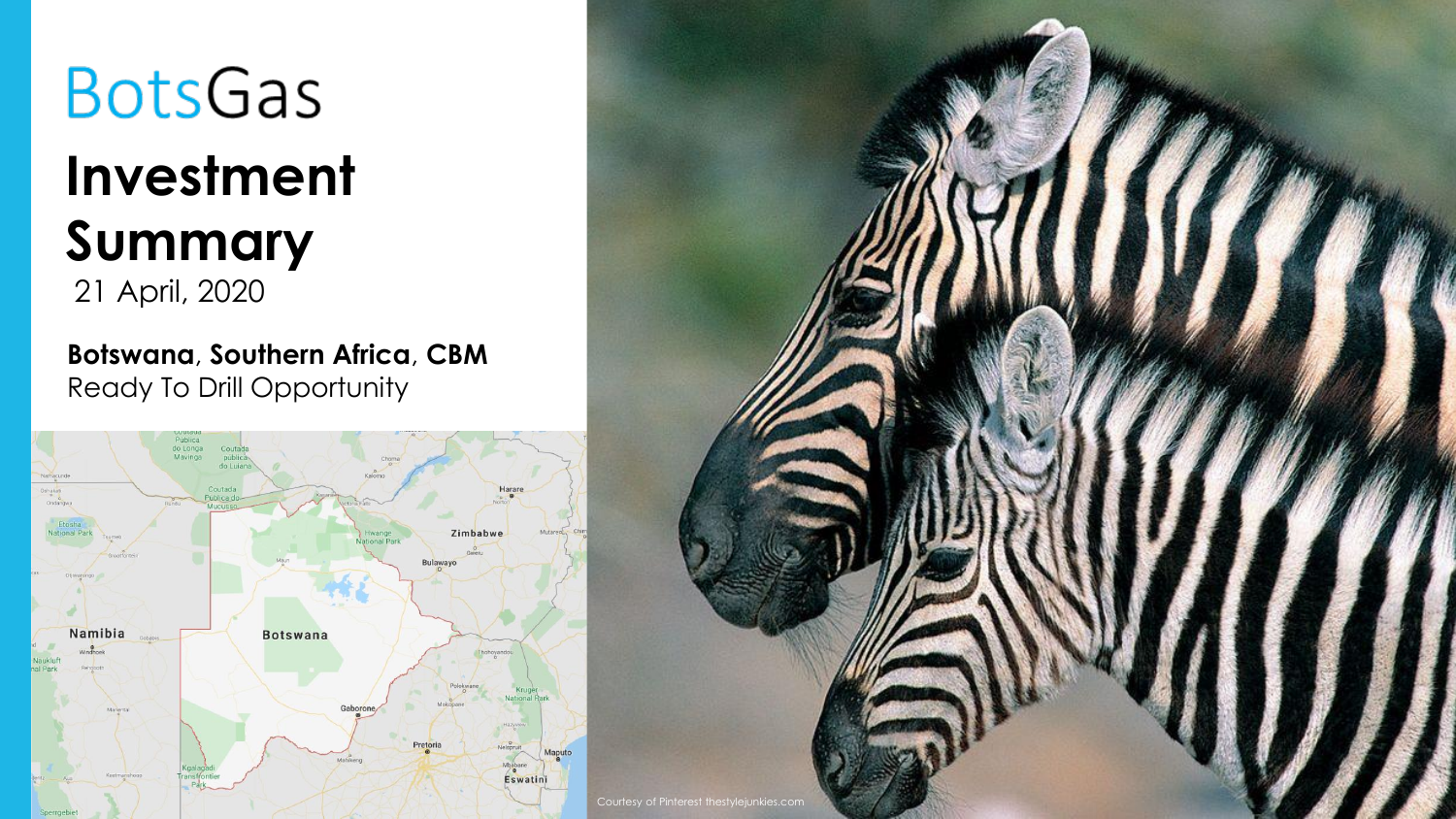### **BotsGas Disclaimer**



### **Summary information**

This document contains a summary of information about BotsGas and its activities that is current as at the date of this document. The information in this document is general in nature and does not purport to be complete or to contain all the information which a prospective investor may require in evaluating a possible investment in BotsGas or that would be required in a prospectus or a product disclosure statement prepared in accordance with the Corporations Act 2001 (Cth) (**Corporations Act**).

### **No liability**

The information contained in this document has been prepared in good faith by BotsGas, however no guarantee representation or warranty expressed or implied is or will be made by any person (including BotsGas and its affiliates and their directors, officers, employees, associates, advisers and agents) as to the accuracy, reliability, correctness, completeness or adequacy of any statements, estimates, options, conclusions or other information contained in this document.

To the maximum extent permitted by law, BotsGas and its affiliates and their directors, officers, employees, associates, advisers and agents each expressly disclaims any and all liability, including, without limitation, any liability arising out of fault or negligence, for any loss arising from the use of or reliance on information contained in this document including representations or warranties or in relation to the accuracy or completeness of the information, statements, opinions, forecasts, reports or other matters, express or implied, contained in, arising out of or derived from, or for omissions from, this document including, without limitation, any financial information, any estimates or projections and any other financial information derived therefrom.

Statements in this document are made only as of the date of this document unless otherwise stated and the information in this document remains subject to change without notice. No responsibility or liability is assumed by BotsGas or any of its affiliates for updating any information in this document or to inform any recipient of any new or more accurate information or any errors or mis-descriptions of which BotsGas and any of its affiliates or advisers may

### become aware.

**Forward looking statement.** Certain information in this document refers to the intentions of BotsGas, but these are not intended to be forecasts, forward looking statements or statements about the future matters for the purposes of the Corporations Act or any other applicable law. The occurrence of the events in the future are subject to risk, uncertainties and other actions that may cause BotsGas's actual results, performance or achievements to differ from those referred to in this document. Accordingly, BotsGas and its affiliates and their directors, officers, employees and agents do not give any assurance or guarantee that the occurrence of these events referred to in the document will actually occur as contemplated.

Statements contained in this document, including but not limited to those regarding the possible or assumed future costs, performance, dividends, returns, revenue, exchange rates, potential growth of BotsGas, industry growth or other projections and any estimated company earnings are or may be forward looking statements. Forward-looking statements can generally be identified by the use of words such as 'project', 'foresee', 'plan', 'expect', 'aim', 'intend', 'anticipate', 'believe', 'estimate', 'may', 'should', 'will' or similar expressions. These statements relate to future events and expectations and as such involve known and unknown risks and significant uncertainties, many of which are outside the control of BotsGas. Actual results, performance, actions and developments of BotsGas may differ materially from those expressed or implied by the forward-looking statements in this document.

Such forward-looking statements speak only as of the date of this document. There can be no assurance that actual outcomes will not differ materially from these statements. To the maximum extent permitted by law, BotsGas and any of its affiliates and their directors, officers, employees, agents, associates and advisers:

- Disclaim any obligations or undertaking to release any updates or revisions to the information to reflect any change in expectations or assumptions;
- Do not make any representation or warranty, express or implied, as to the accuracy, reliability or completeness of the information in this document, or likelihood of fulfilment of any forward-looking statement or any event or results expressed or implied in any forward-looking statement; and
- Disclaim all responsibility and liability for these forward-looking statements (including, without limitation, liability for negligence).

Not financial product advice. This document does not constitute financial product advice or take into account your investment objectives, taxation situation, financial situation or needs.

This document consists purely of factual information and does not involve or imply a recommendation of a statement of opinion in respect of whether to buy, sell or hold a financial product.

An investment in BotsGas is considered to be speculative in nature. Before making any investment decision in connection with any acquisition of securities, investors should consult their own legal, tax and/or financial advisers in relation to the information in, and action taken on the basis of, this document.

Information in this document is confidential. This document and the information contained within it are strictly confidential and are intended for the exclusive benefit of the persons to whom it is given. It may not be reproduced, disseminated, quoted or referred to, in whole or in part, without the express consent of BotsGas. By receiving this document, you agree to keep the information confidential, not to disclose any of the information contained in this document to any other person and not to copy, use, publish, record or reproduce the information in this document without the prior written consent of BotsGas, which may be withheld in its absolute discretion.

#### **Acceptance**

By attending an investor presentation or briefing, or accepting, accessing or reviewing this document you acknowledge and agree to the "Disclaimer" as detailed above.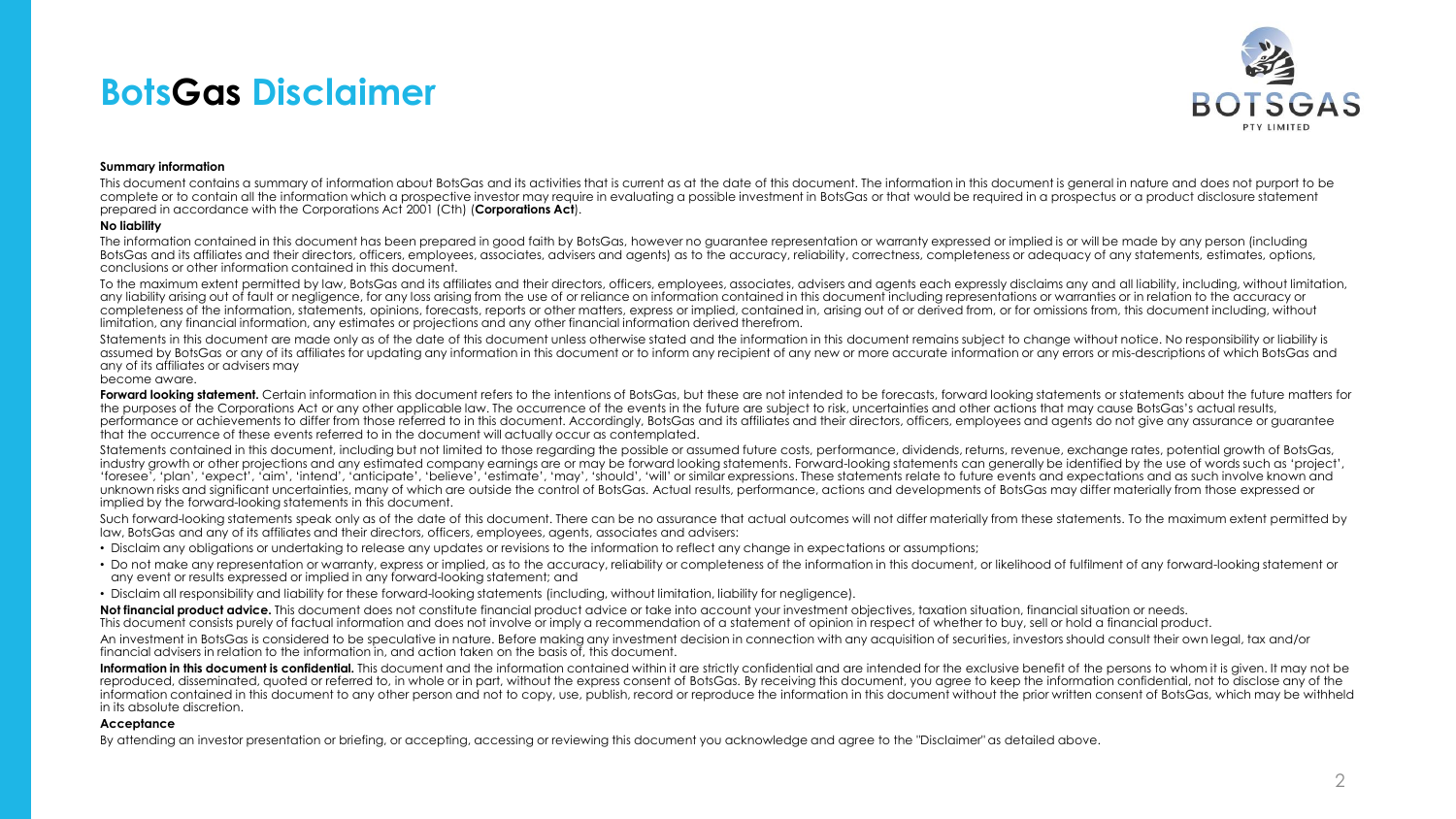## **Investment Highlights**



**Drill Ready** – Existing approvals in place provides opportunity to be a producer within ~2 years



**Strong relationships** – BotsGas and Strata-X (SXA) plan to secure CBM (Coal Bed Methane) off-take agreement with IK



Asset Security - BotsGas to participate in SXA placement providing exposure to SXA Queensland projects and security for seed investors



**Government support** – Offset constant power disruptions from imported coal generated electricity



**Transition to Renewables** - Gas acts as an enabler for electricity infrastructure investments in Botswana



**Market** – Existing Domestic Market with longer term intention to market gas and power to Southern Africa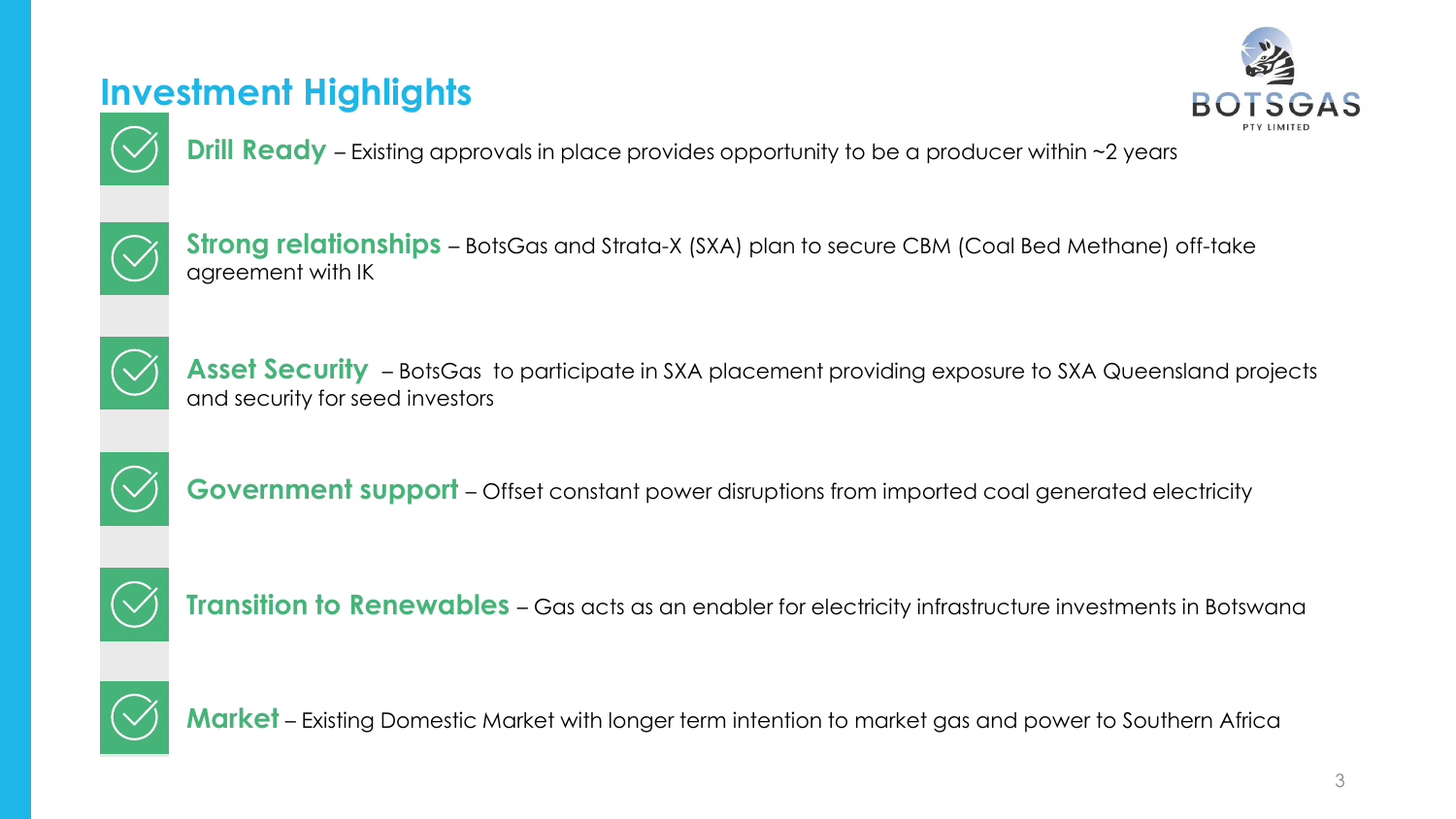### **Investment Highlights**



Botswana wants to reduce its reliance on South Africa, especially imported electricity, to become self-sufficient and an exporter of electricity.

Growing demand for industrial and domestic electricity to provide transition to renewables that can be generated from its extensive, undeveloped CBM potential.

Government is proactively encouraging investment and establishment of new industries to generate employment opportunities and diversify its industrial base.

CBM an enabler to transition to a greener energy mix, and thereby reduce reliance on coal and diesel and generate employment.

The targets are drill ready; Strata-X have environmental approvals for 95+ wells drilling program

> Abstraction of CBM by shallow, low-cost vertical wells is proposed

Botswana is estimated to contain an extensive Coal Bed Methane (CBM) potential of up to 70 TCF\*

BotsGas is closely associated with IK Holdings Ltd (IK), a private Perth-based company focused on establishing Energy Hubs in Botswana. This provides an avenue for establishing Gas Sales Agreements (GSA's)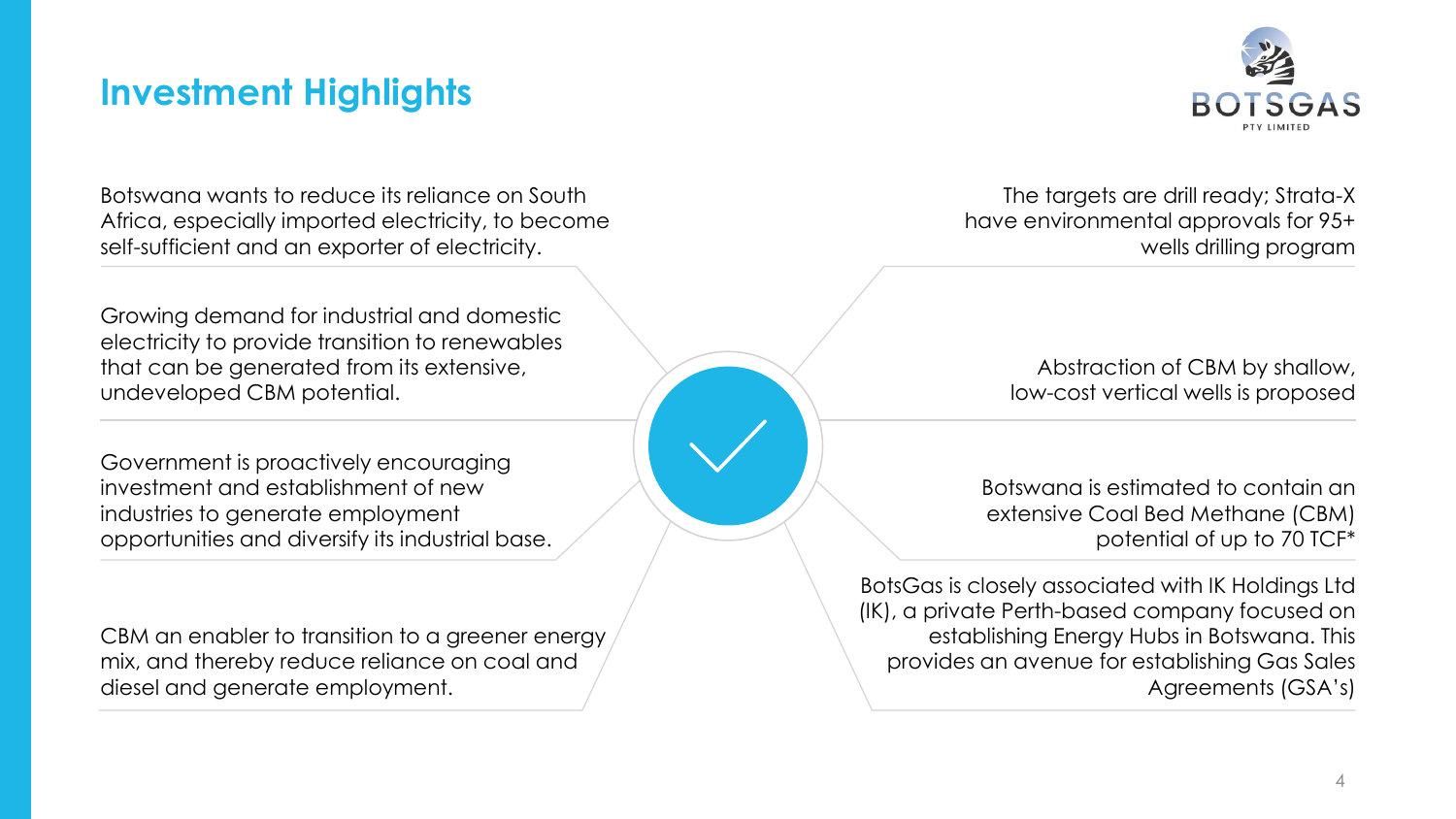### **Project Status Overview**





Strata-X drilled one vertical well in 2019 and planning a multi well drilling campaign 2021 with a focus on proving up more certified gas reserves



Currently Strata-X has 23 Bcf of 2C reserves around their recent well. Most volumes are in the prospective resource category



Project is a low-cost development of CBM within Botswana



Have environmental approvals for 95+ well drilling programme



Farm-in deal will fund the appraisal and pilot well program to underpin GSA with partners

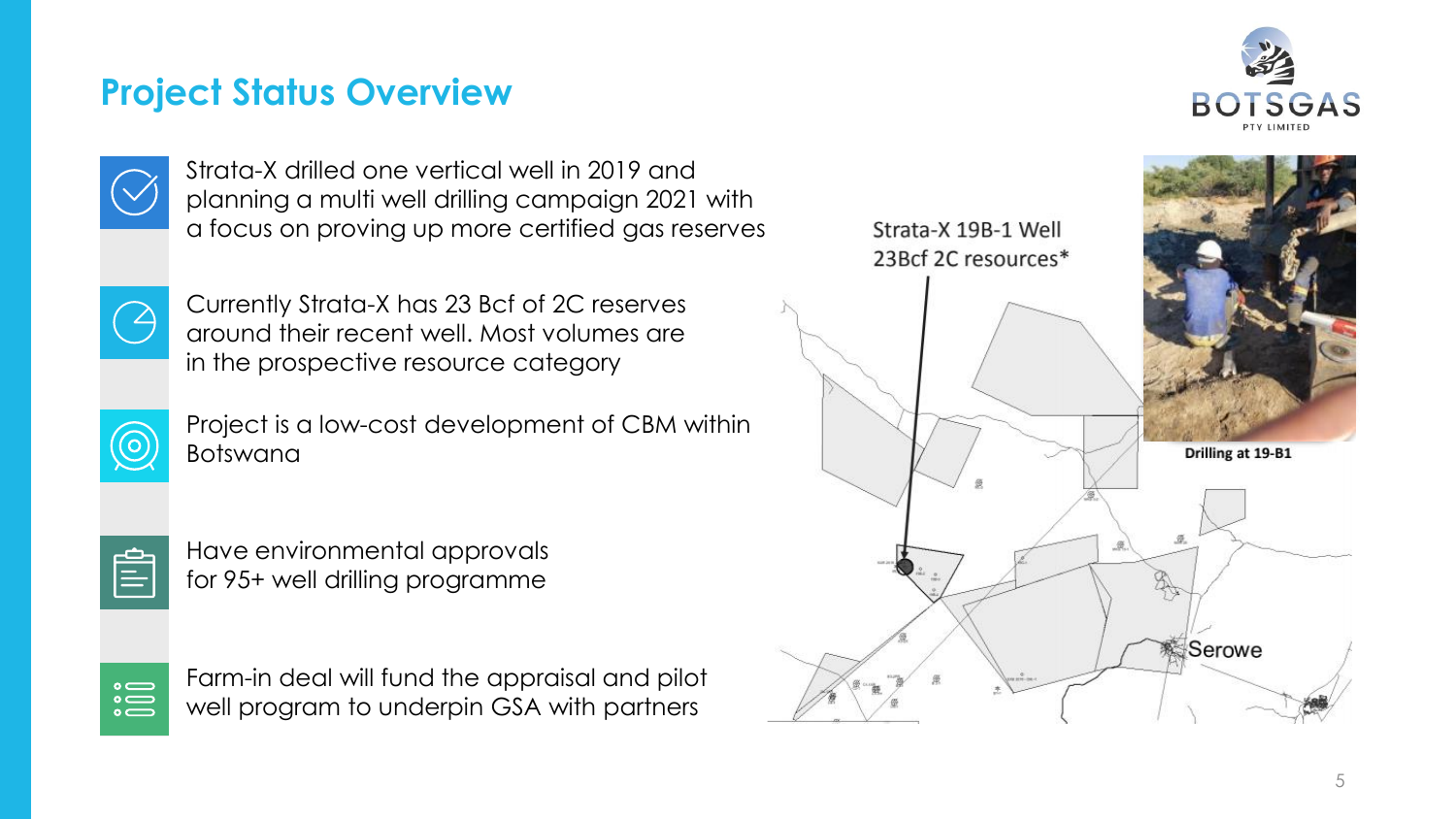## **Project Overview - BotsGas Investment Strategy**





 $\sim$  Month 3  $\sim$  Month 12  $\sim$  10  $\sim$  Year 2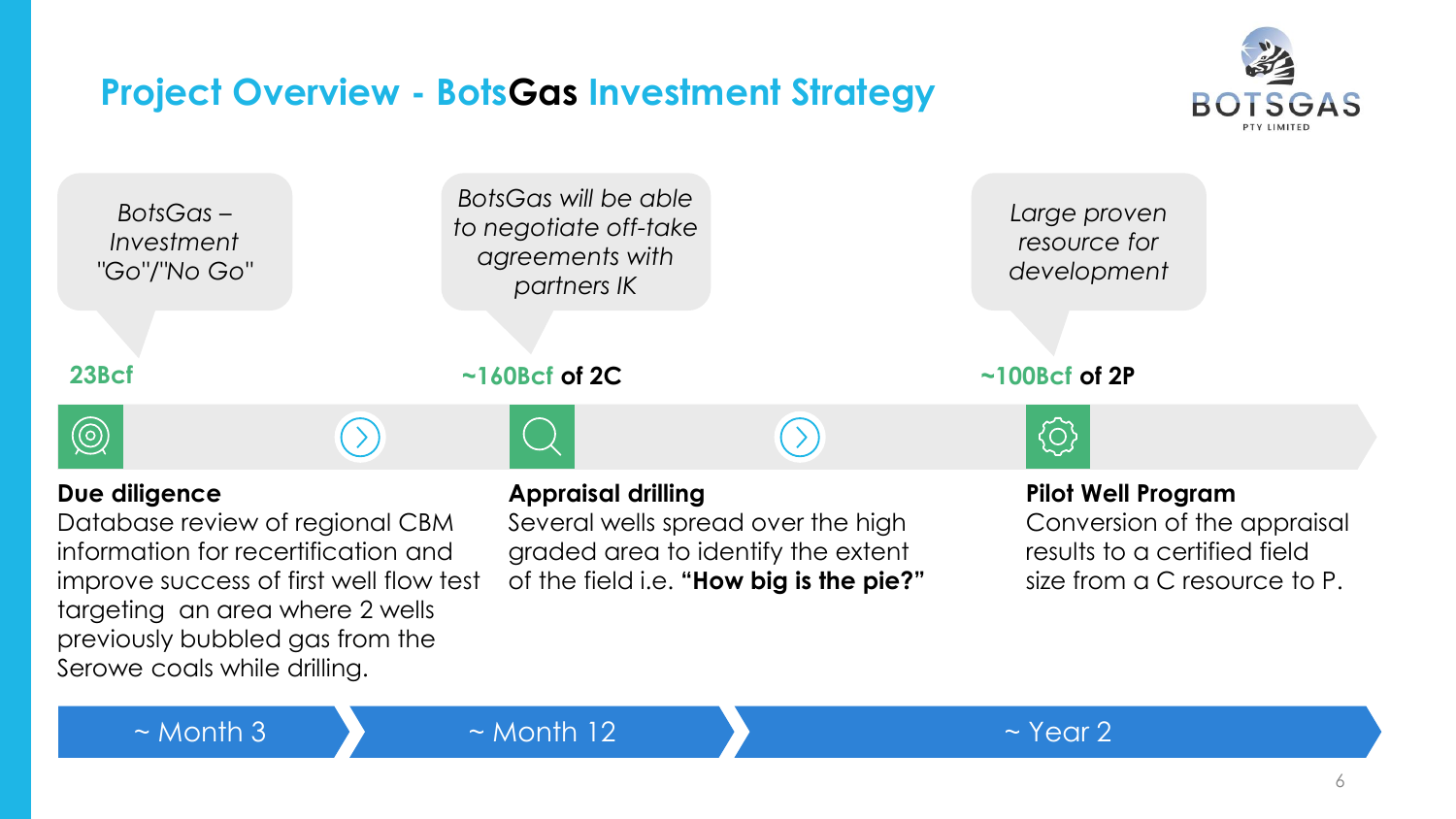## **Project Location - Botswana at a Glance**



- 
- Population 2.3 million
- Politically and financially stable:
	- GDP ~US\$18 Billion
	- Foreign Currency Reserves US\$7.5 Billion
	- GDP Growth (2018) 4.5%
- Supportive Foreign Investment culture:
	- Fraser Institute No. 3 in Africa after Mauritius and Cape Verde
- Favourable credit ratings:
	- Moody's A2 Stable (2019)
- Economic freedom score of 69.5 (2019)
	- No.36 in world, No 1 in Africa

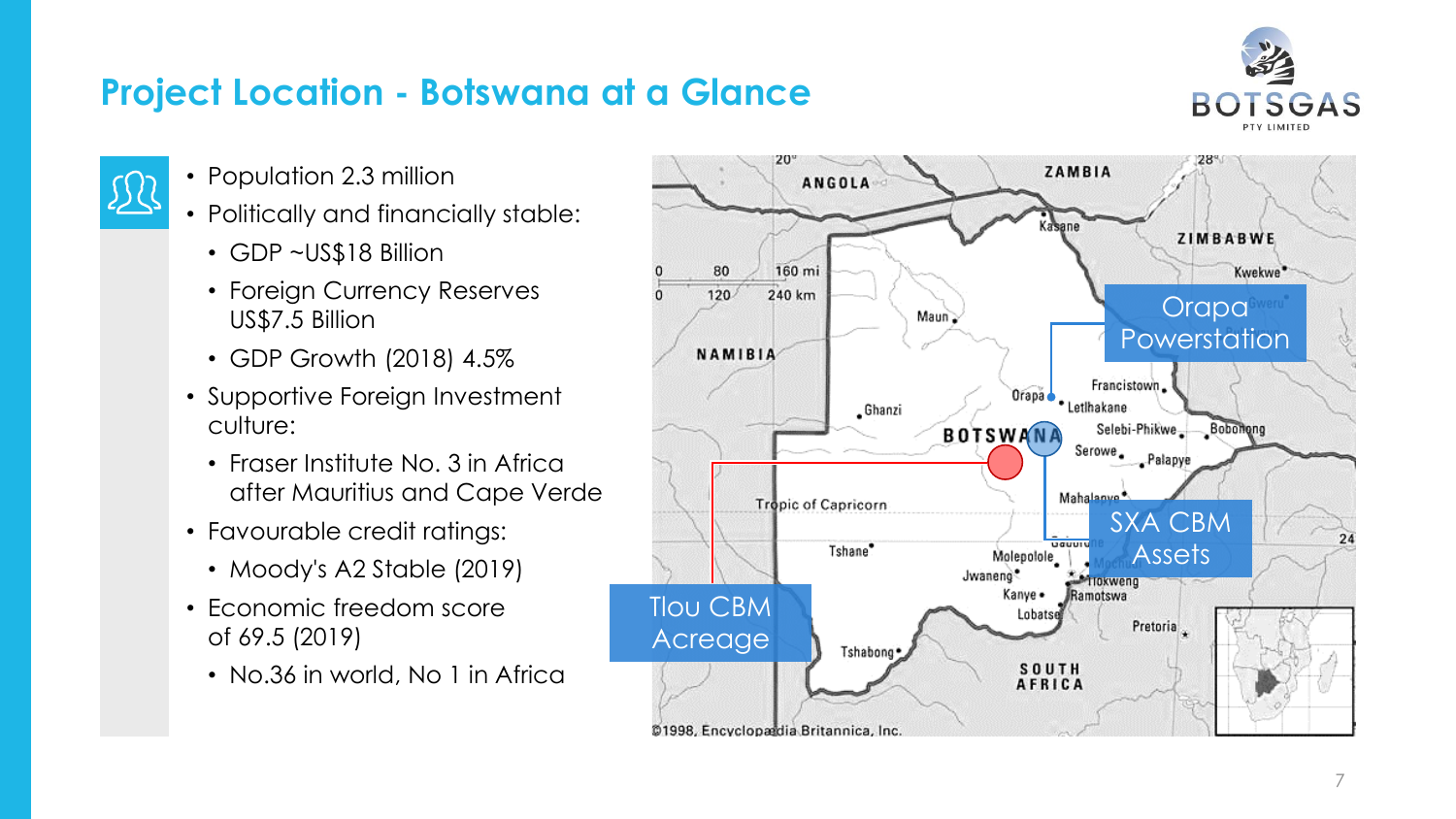### **Why Botswana**



Growing demand for industrial and domestic electricity to provide transition to renewables that can be generated from its extensive, undeveloped CBM potential.

Government is proactively encouraging investment and establishment of new industries to generate employment opportunities and diversify its industrial base.

Well educated population and willing workforce.

Good labour relationships.

African country with best corporate governance and rule of law.

> Efficient and helpful government departments and agencies focused on assisting industry and creating employment in a socially and environmentally sustainable manner.

Botswana wants to reduce its reliance on South Africa, especially imported electricity, to become self-sufficient and an exporter of electricity.

No Black Economic Empowerment (BEE) policy.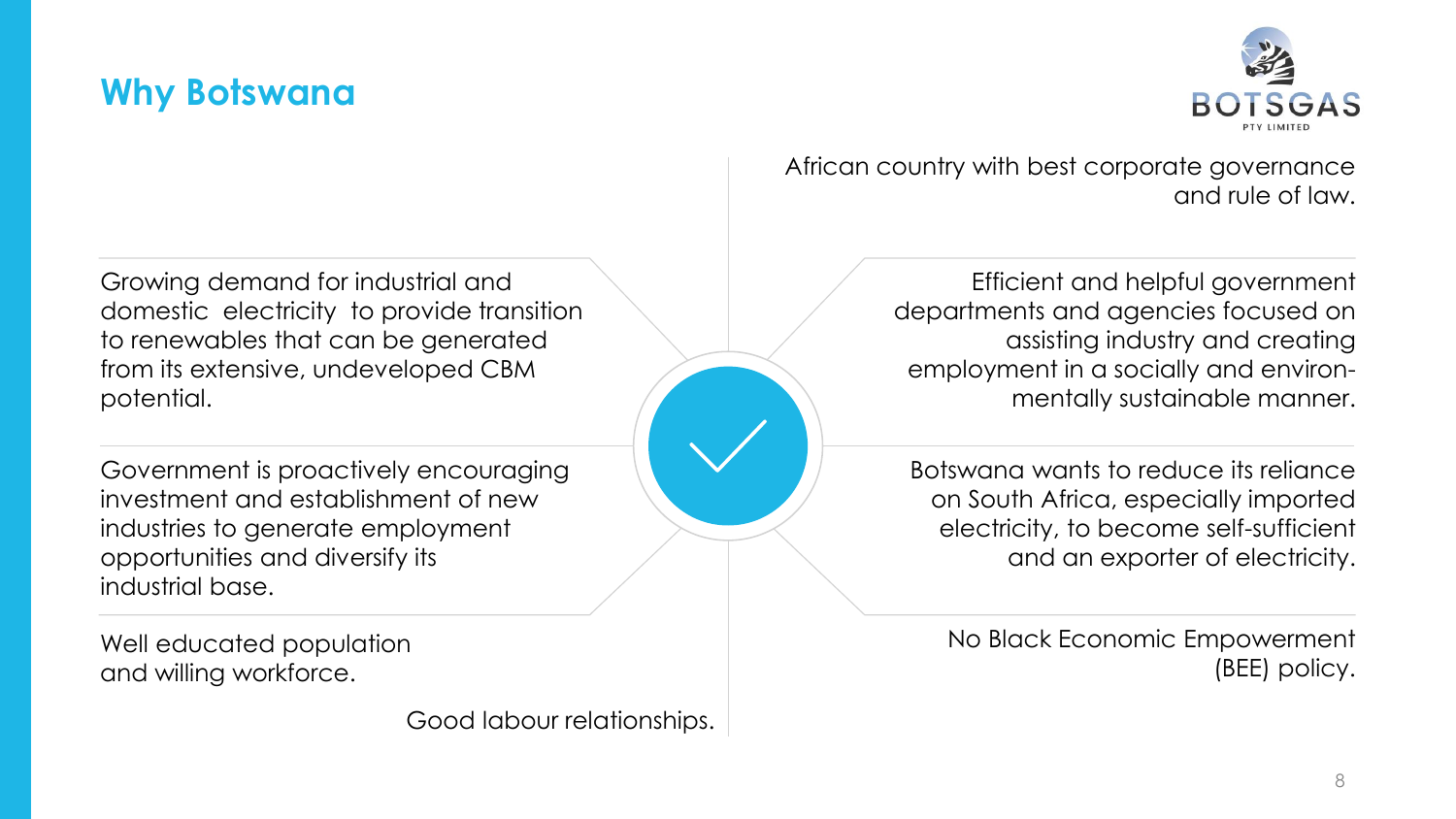## **Revised Farm-in terms and target value**





**COVID Pandemic** Farmin terms have been renegotiated reflecting current global travel restrictions and market sentiment. Demonstrates the capacity for both companies to work collaboratively towards a common goal.



**Regional Database** BotsGas and SXA will spend initial funds to build and assess a database combining the knowledge of both companies with the aim to achieving a reserve recertification and improving the success of the first well



**Flexible Exploration Drilling Program** BotsGas and SXA Joint venture will spend US\$4m on drilling and flow-testing wells in the Serowe basin for BotsGas to receive 49% once complete; this is an overall farmin cost reduction in of US\$2.5m.

|                | <b>Stage</b>                                                                                                     | <b>No. Wells</b>                                                 | Cost                                                             | <b>Earned</b><br><b>Equity</b> | <b>Potential Resource</b>                                         | <b>Aim</b>                                                                                                  | <b>Development Potential</b>                              |  |  |  |
|----------------|------------------------------------------------------------------------------------------------------------------|------------------------------------------------------------------|------------------------------------------------------------------|--------------------------------|-------------------------------------------------------------------|-------------------------------------------------------------------------------------------------------------|-----------------------------------------------------------|--|--|--|
| 1a             | Due<br>Diligence<br>and Building<br>a Database                                                                   | Development<br>of Database<br>and reserve<br>certification       | US\$300k                                                         | 0%                             | 23Bcf                                                             | Proof of concept<br>and recertification<br>Obtain preliminary<br>sales contract*                            | Confirmed gas presence                                    |  |  |  |
| b              | <b>SXA Share</b><br>placement                                                                                    | Invested in SXA<br>at 6c per share                               | <b>US\$300k</b>                                                  |                                |                                                                   |                                                                                                             | Exposure to SXA project<br>Venus located in<br>Queensland |  |  |  |
| $\mathfrak{p}$ | Appraisal<br>and Pilot<br>program                                                                                | <b>Flexible</b><br>program<br>spread over<br><b>SXA licenses</b> | <b>US\$300k</b><br>per well<br>$+$<br><b>US\$200k</b><br>testing | 49%                            | <b>Targeting</b><br>$>160$ Bcf @2C<br>Reserve upgrade<br>2C to 2P | Prove commercial<br>gas flows.<br><b>Conversion of</b><br><b>Contingent resource</b><br>to Proven/ Probable | Enough gas to underpin<br>sales contracts                 |  |  |  |
|                | *Preliminary economics and are conservatively based on an estimated well head gas price of \$5 – 6/mmcf (million |                                                                  |                                                                  |                                |                                                                   |                                                                                                             |                                                           |  |  |  |

standard cubic feet). Including costs, this is conservatively valued at \$0.5/mmcf. Accuracy of economic analysis will

be continuously improved as opportunity matures.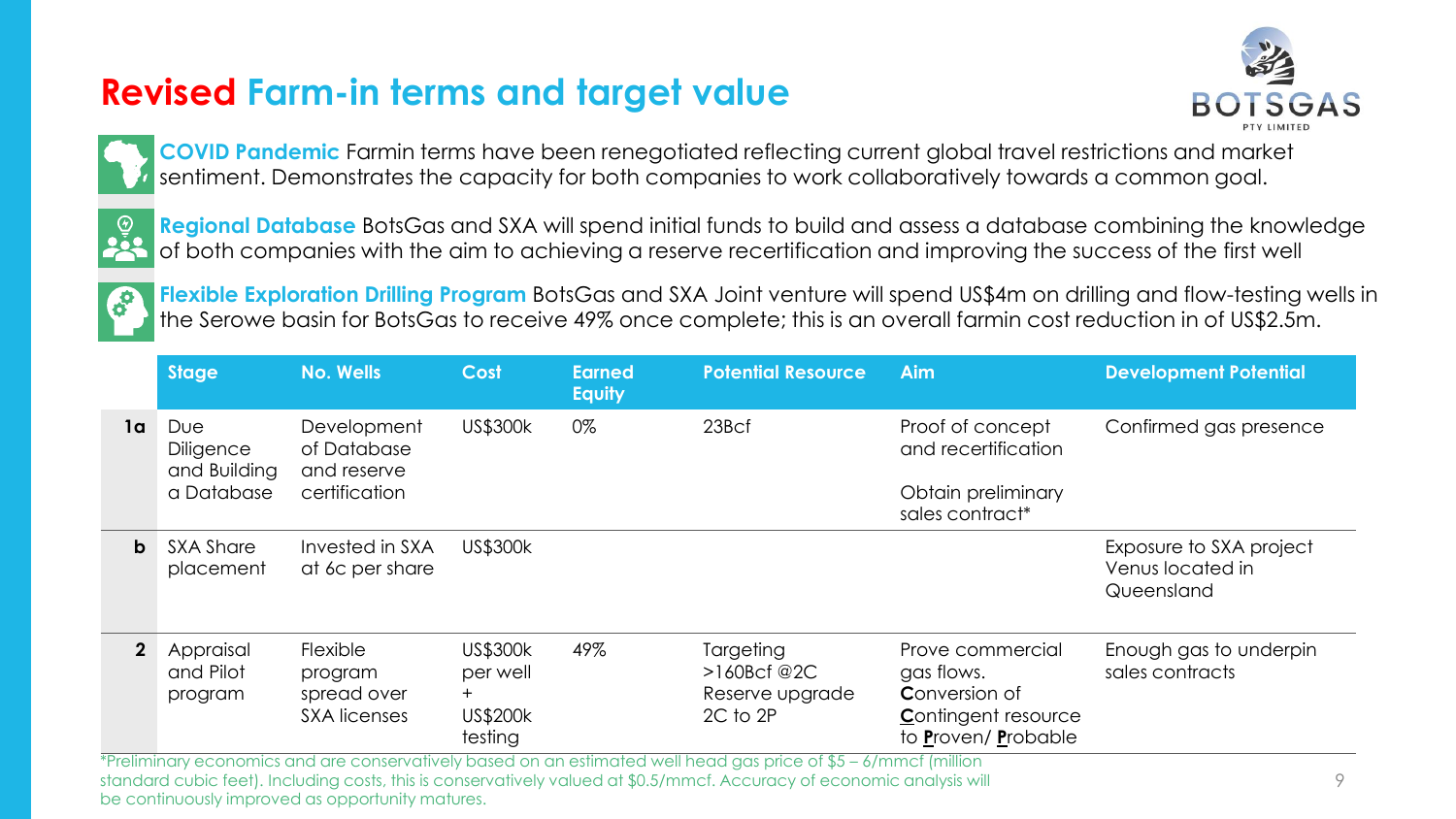### **BotsGas Directors**





### **Directors**

**Wolf Martinick,** PhD, BSc (Agric). Wolf is an environmental scientist with over 40 years experience addressing the environmental and social aspects of the oil, gas, mineral resources and land development industries in various countries, especially Australia and Southern Africa. He was the owner and founding director of MBS Environmental, a major socio-environmental consultancy attending to resource developments across Australasia and numerous other countries, especially Southern Africa. He is Non-executive director of ASX listed Azure Minerals Ltd; former managing director, chairman and non-executive director of several ASX and AIM listed exploration and mining companies and familiar with project development.



**Kris Martinick,** B Chem Eng (Hons); BSc Chem BCom. Has over 15 years experience in the oil and gas industry in Australasia; including oil and gas field development and processing plants, LNG plants, gas fired power stations and project management. Kris has held senior management roles working on projects and operations in remote areas of Australia and PNG. He is a non-executive director of several private Perth based companies



**Craig Basson** (Company Secretary) BCom(Hons); is a Fellow of the Institutes of Chartered Accountants and Governance Australia and has over 20 years experience in auditing, accounting and financial management in the petroleum and mineral resources, education and viticulture industries of South Africa and Australasia. Craig was Company Secretary and CFO of a number ASX listed companies, notably Basin Minerals Limited and Sun Resources NL, and is the Company Secretary of Little Green Pharma, a company specialising in medicinal cannabis; he recently managed its listing on the ASX.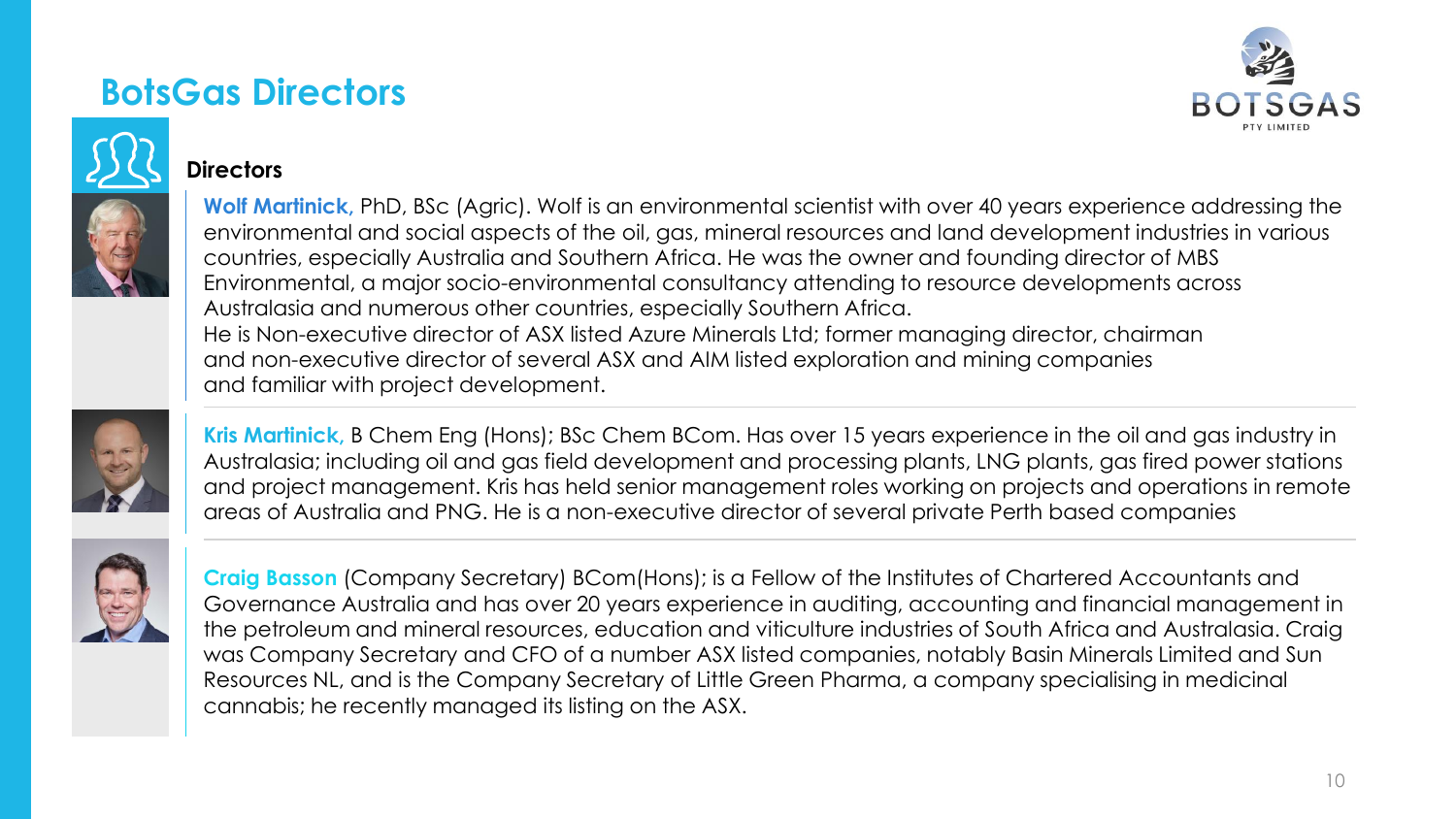# **BotsGas Executive Management Team**





### **Advisory Team**

**Peter Grant.** 45 years experience in global hydrocarbon exploration and development mainly in senior management with BHP Petroleum and Woodside Energy. He has extensive experience in Botswana in his current role as MD of IK Holdings Ltd. He has been part of the team who made significant discoveries in UK/Australia/Indonesia/Africa and the Americas. He holds a BSc Hons in Geology from Nottingham University (UK).

**Andrew Lambert.** A Geoscientist and Business Development and Commercial Executive with 22 years international experience. Andy led the discovery of the Amersfoort CBM project in Mpumalanga, South Africa, a 1.1Tcf (contingent resource, gross 100%) CBM and Sandstone gas project.

**Modisana Botsile.** Engineer and commercial analyst in Minerals and Energy with extensive Botswana experience in coal and minerals gained in the Botswana Ministry of Mines, Energy and Water Resources.

**Bosisi Ntschole.** Director of BotsGas Botswana; Business developer residing in Botswana and attends to Regulatory Affairs and Community Relations.

**Vic Bullo:** Mining Engineer with over 40 years experience in project planning, management and project service industries, specialising in establishing executive management teams and detailed corporate planning.

**Anna Nahajski-Staples:** Investment banker with over 25 years experience in global financial markets which includes 15 years specialising in natural resources and ASX equities. Previously held executive and non-executive board roles while managing boutique corporate advisory firm Paloma Investments, established in 2010

**Thomas A.C. Murrell:** B.Ag.Sc.(Hons), Dip.Ag.Econ, MBA, CSP, Vincent Fairfax Fellow. Thomas Murrell MBA, CSP is an expert on capital investment marketing, experienced Board Director and global business leader

**SXA – Project Managers:** Will be the Joint Venture project managers bringing great local expertise to the project: **Ron Prefontaine,** a veteran geophysicist of the petroleum industry, CBM expert and proven CBM company builder who has also developed new, innovative completion and production methods for CBM.

**Tim Hoops,** a geological engineer with over 40 yrs experience in the petroleum industry, in upstream operations, project implementation and global energy management. The contract of the contract of the contract of the contract of the contract of the contract of the contract of the contract of the contract of the contract of the contract of t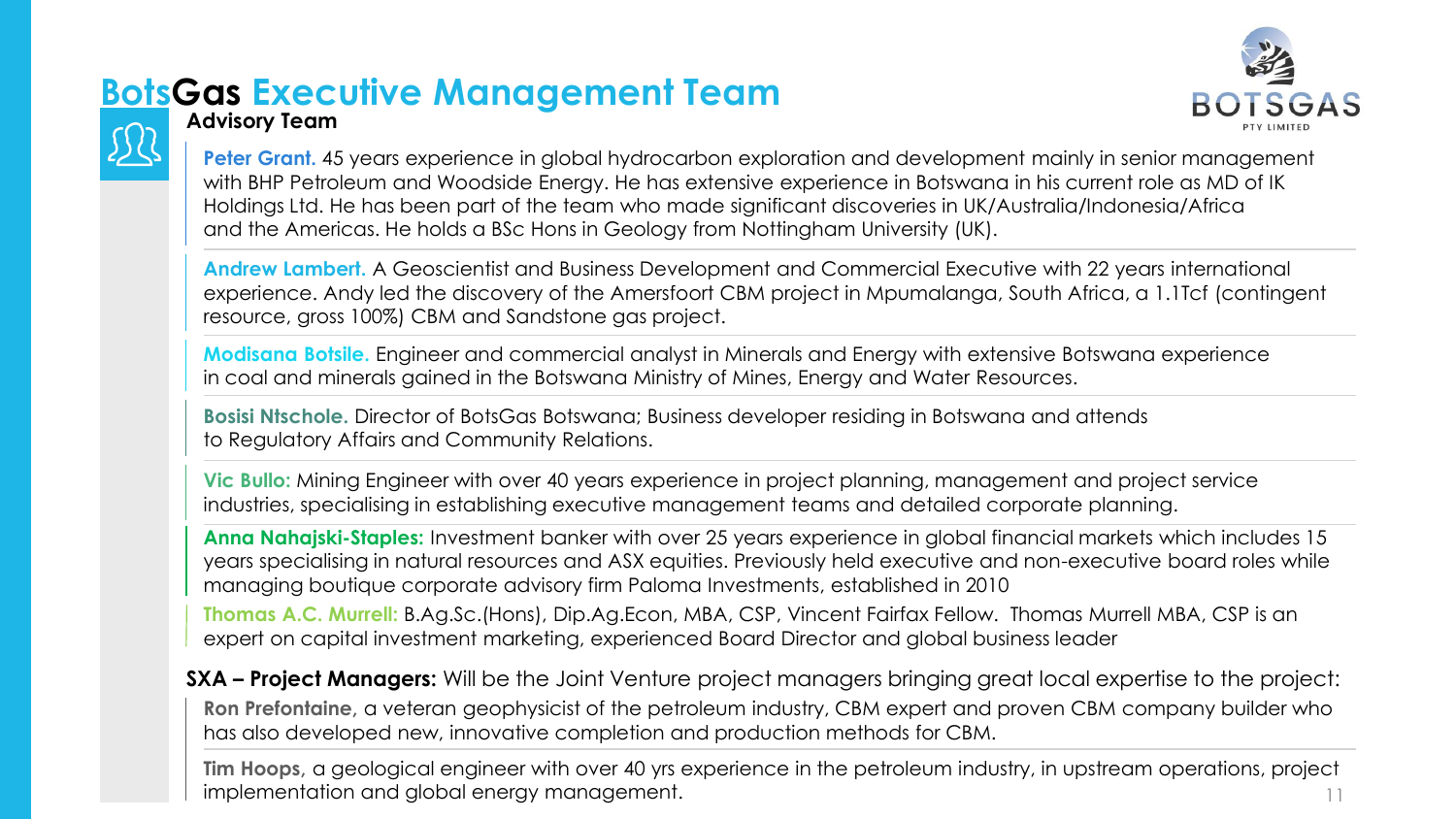### **Offer Details**





**Issuer –** BotsGas Pty Ltd (BotsGas, BTG or the Company)

**Type of Transaction –** Seed Raising

**Offer details –** Share placement of up to 20,000,000 at A\$0.05 per share to raise \$700,000 , open to over subscriptions up to A\$1.0m.

**Minimum bid –** A\$20,000

**Issue price –** A\$0.05 per Raising Share

**Use of funds from Raising:** Stage 1A Strata-X Placement \$300k

Stage 1B Database building, interpretation and mapping, recertification \$300k Stage 2 Developing exploration / evaluation program that is drill ready Over subscription will fund wells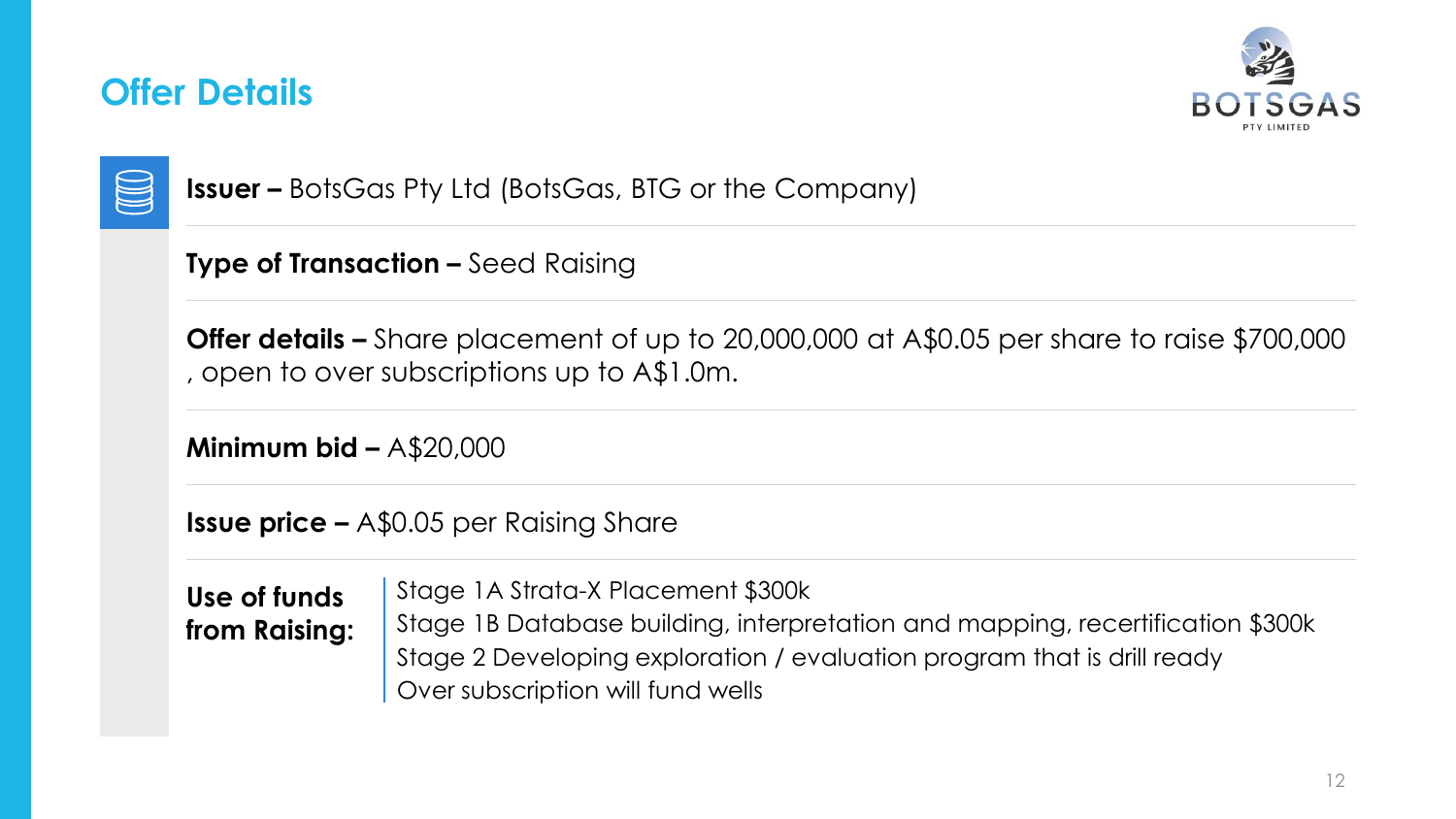### **Post Raising Capital Structure**



| __                     |  |
|------------------------|--|
| <b>Service Service</b> |  |

BotsGas, formerly ZimGas, changed its focus to Botswana where it owns BotsGas (Botswana) P/L.

BotsGas shares issued: 27,538,300

BotsGas options issued: 17,257,000 exercise price 5 cents, 1 February 2025.

Cash in bank: ~AUD\$275,000; No outstanding debts.

Directors\* Shareholding post raising: 25,577,000 shares

Shares on issue post raising 50,700,300, assuming upto \$1m raised at \$0.05\*\*

\*Directors are currently not on salary

\*\* Figure is inclusive of Seed Capital Raising Incentive scheme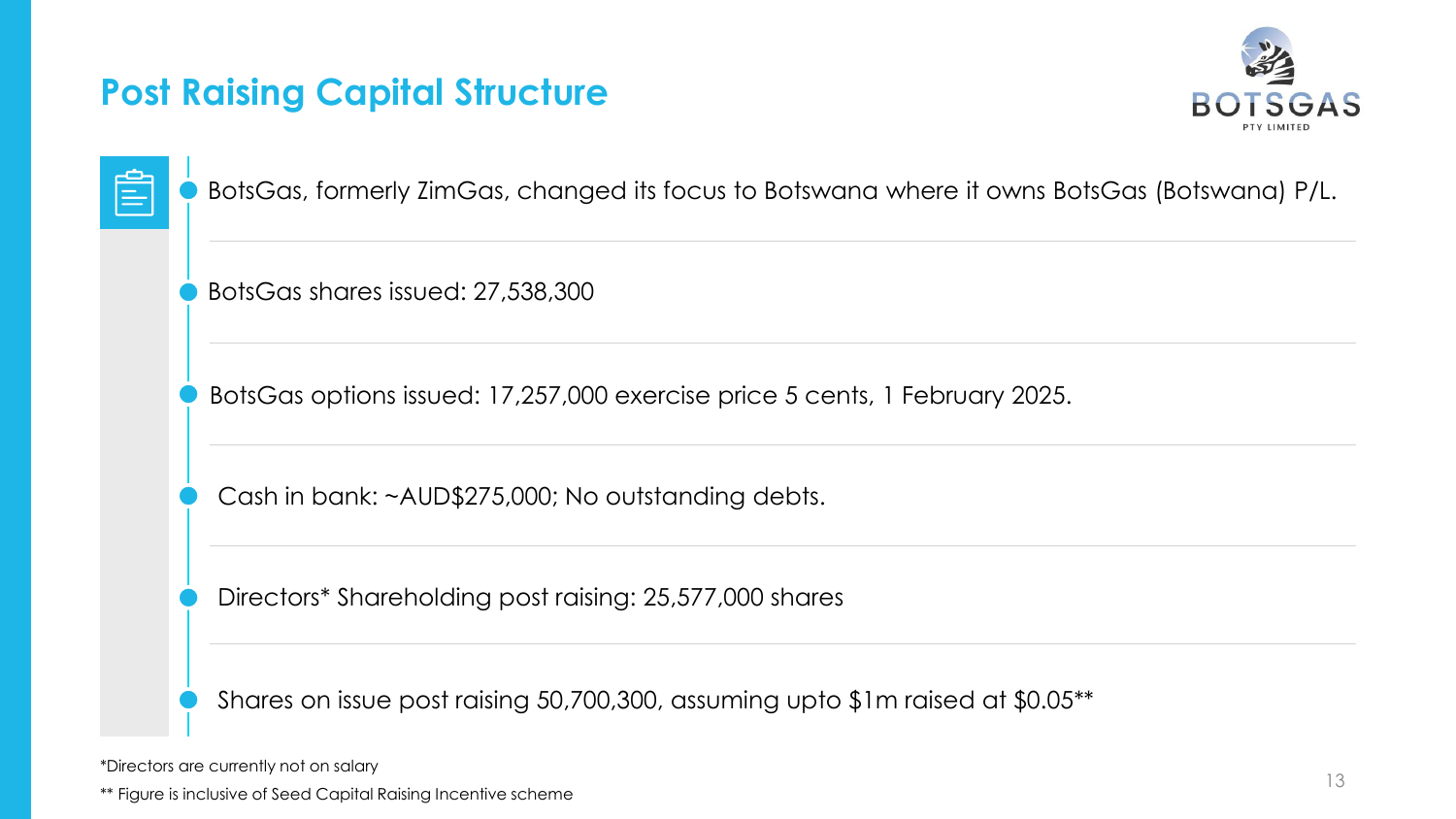### **Investment Timetable**





**Investment offer opens – 3rd of March 2020** 

**Commitments due (binding) –** 22nd May 2020

**Deal Closes – 29th of May 2020**

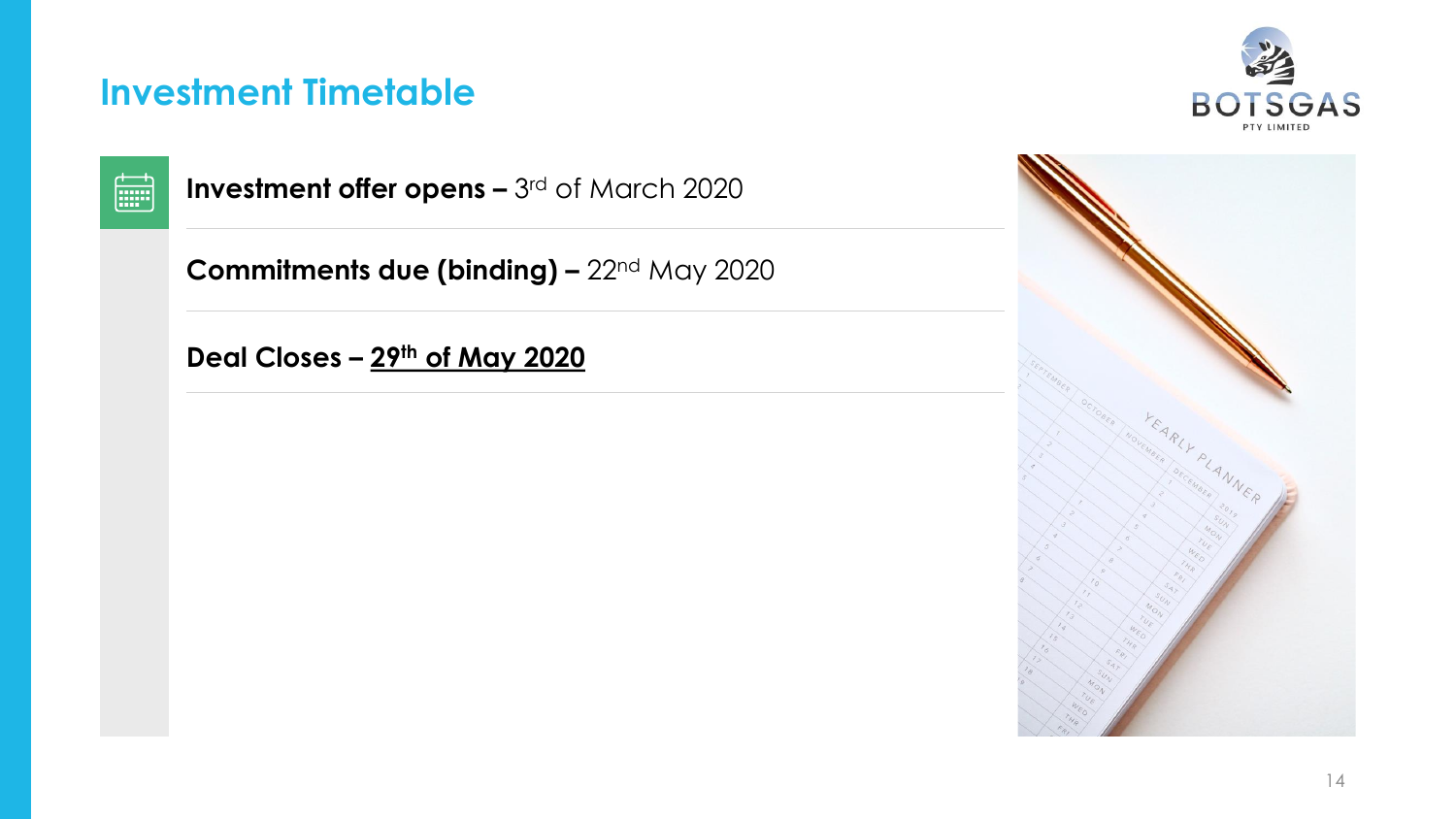### **BotsGas Contact Details**



# **Thank you for your consideration of investing in BotsGas.**

Please contact our team for any further information.



**Email BotsGas at**

[Wolf.martinick@botsgas.com](mailto:Wolf.martinick@botsgas.com) [Craig.basson@botsgas.com](mailto:Craig.basson@botsgas.com)



**Website**

[www.botsgas.com](http://www.botsgas.com/)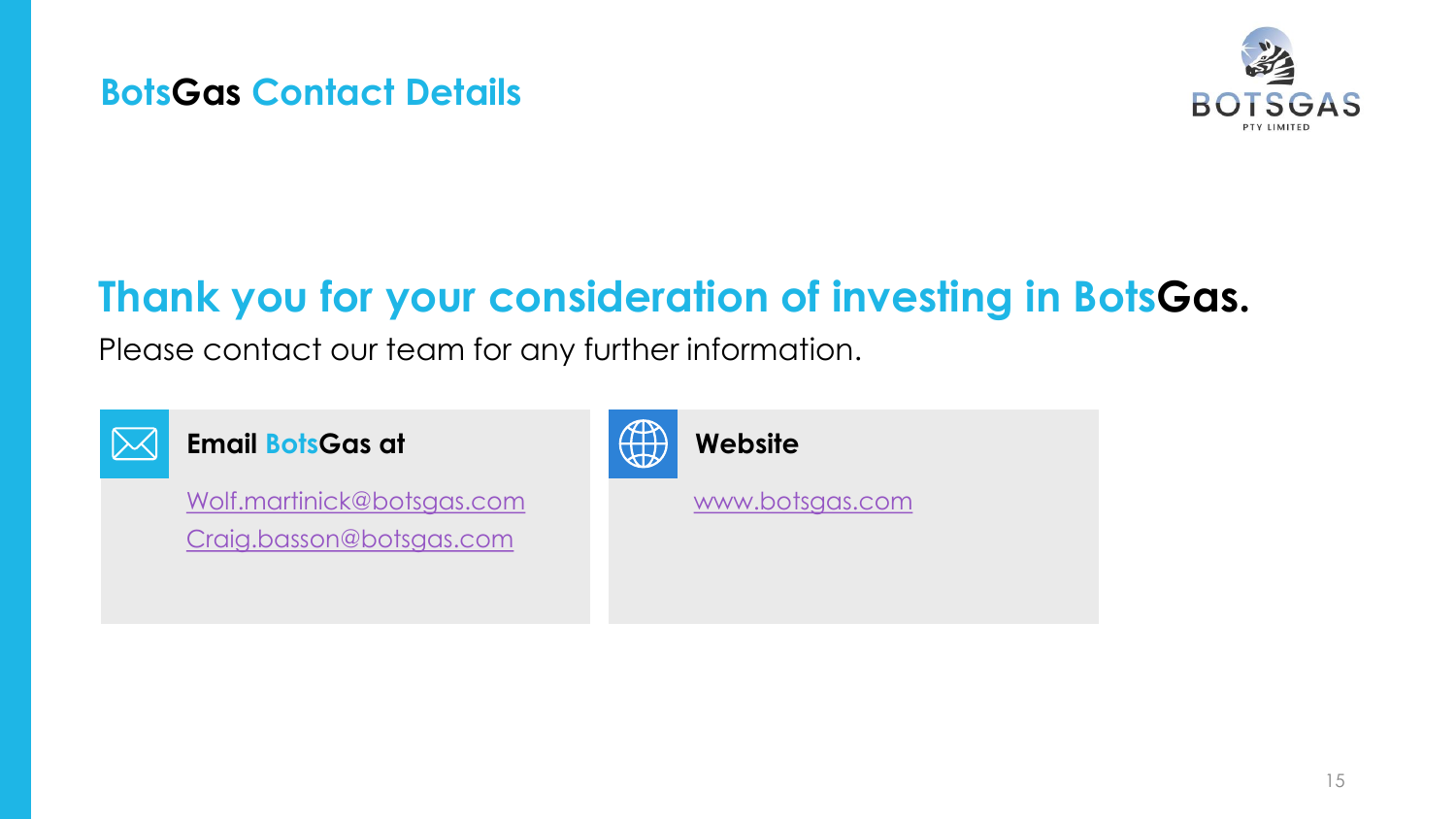# **Back-up Information**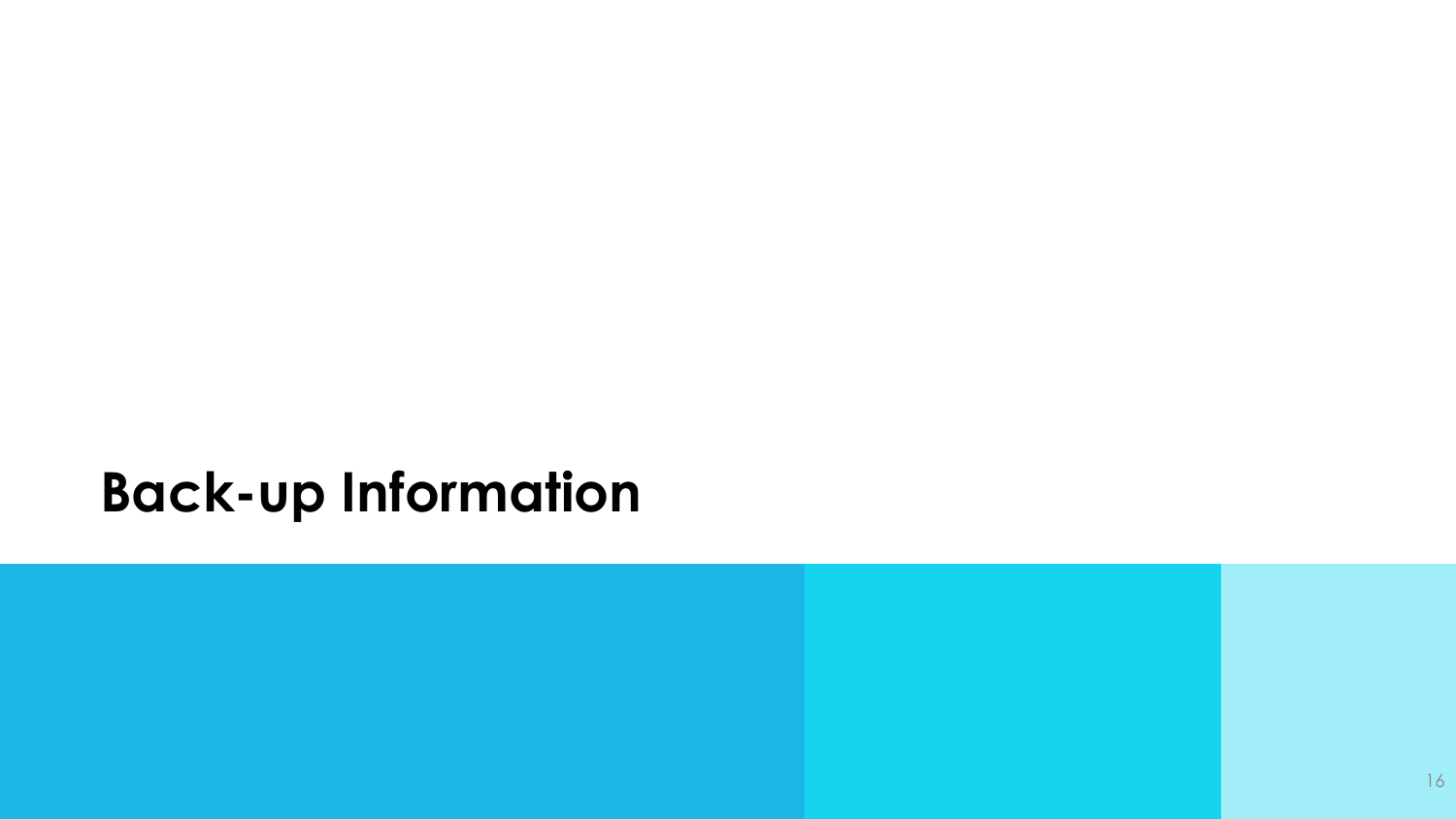## **BotsGas – Vision – Why CBM in Botswana?**



 $\equiv$ 

**Background:** Botswana Government seeks development of its extensive Coal Bed Methane (CBM) potential of up to 70 TCF\* to become less dependent on expensive imported diesel and unreliable electricity to create new industries and employment opportunities.

 $\circledcirc$ 

**BotsGas' Vision:** Produce and develop Botswana's CBM opportunities to provide energy certainty as an enabler for the transition to a greener energy mix, and thereby reduce reliance on coal and diesel and generate employment.

\* Advanced Resources International, ARI]

|                | Rout 66            |                          |                 |                  |                    |                                                                           |        |                 |                  |                    |
|----------------|--------------------|--------------------------|-----------------|------------------|--------------------|---------------------------------------------------------------------------|--------|-----------------|------------------|--------------------|
|                |                    |                          |                 |                  |                    |                                                                           |        | Strongest       |                  | Weakest            |
|                |                    |                          |                 |                  |                    | Selected emerging economies ranked on four measures of financial strength |        |                 |                  |                    |
| 1=strongest    |                    | <b>Public</b><br>Foreign |                 | Cost of          | Reserve            |                                                                           | Public | Foreign         | Cost of          | Reserve            |
|                | Country            | debt                     | debt            | borrow-          | cover <sup>#</sup> | Country                                                                   | debt   | debt            | borrow-          | cover <sup>#</sup> |
|                | (with rank)        |                          | % of GDP, 2020* | ing <sup>+</sup> |                    | (with rank)                                                               |        | % of GDP, 2020* | ing <sup>t</sup> |                    |
| 1              | Botswana           |                          |                 |                  |                    | 34 Croatia                                                                |        |                 |                  |                    |
| $\overline{2}$ | Taiwan             |                          |                 |                  |                    | 35 Qatar                                                                  |        |                 |                  |                    |
| 3              | South Korea        |                          |                 |                  |                    | 36 Kazakhstan                                                             |        |                 |                  |                    |
| 4              | Peru               |                          |                 |                  |                    | 37 Egypt                                                                  |        |                 |                  |                    |
| 5              | Russia             |                          |                 |                  |                    | 38 Namibia                                                                |        |                 |                  |                    |
| 6              | Philippines        |                          |                 |                  |                    | 39 Uganda                                                                 |        |                 |                  |                    |
| $\overline{7}$ | Thailand           |                          |                 |                  |                    | 40 Costa Rica                                                             |        |                 |                  |                    |
| 8              | Saudi Arabia       |                          |                 |                  |                    | 41 Ethiopia                                                               |        |                 |                  |                    |
| 9              | Bangladesh         |                          |                 |                  |                    | 42 Kenya                                                                  |        |                 |                  |                    |
|                | 10 China           |                          |                 |                  |                    | 43 Pakistan                                                               |        |                 |                  |                    |
| 11             | Guatemala          |                          |                 |                  |                    | 44 Turkey                                                                 |        |                 |                  |                    |
|                | 12 Vietnam         |                          |                 |                  |                    | 45 Iraq                                                                   |        |                 |                  |                    |
|                | 13 Poland          |                          |                 |                  |                    | 46 Senegal                                                                |        |                 |                  |                    |
|                | 14 Nigeria         |                          |                 |                  |                    | 47 South Africa                                                           |        |                 |                  |                    |
|                | 15 Trinidad & Tob. |                          |                 |                  |                    | 48 Ghana                                                                  |        |                 |                  |                    |
|                | 16 Indonesia       |                          |                 |                  |                    | 49 Hungary                                                                |        |                 |                  |                    |
|                | 17 UAE             |                          |                 |                  |                    | 50 Jordan                                                                 |        |                 |                  |                    |
|                | 18 India           |                          |                 |                  |                    | 51<br>Panama                                                              |        |                 |                  |                    |
|                | 19 Czech Rep.      |                          |                 |                  |                    | 52 Gabon                                                                  |        |                 |                  |                    |
|                | 20 Paraguay        |                          |                 |                  |                    | 53 Ukraine                                                                |        |                 |                  |                    |
|                | 21 Bolivia         |                          |                 |                  |                    | 54 Ecuador                                                                |        |                 |                  |                    |
|                | 22 Kuwait          |                          |                 |                  |                    | 55 El Salvador                                                            |        |                 |                  |                    |
|                | 23 Azerbaijan      |                          |                 |                  |                    | 56 Jamaica                                                                |        |                 |                  |                    |
|                | 24 Ivory Coast     |                          |                 |                  |                    | 57 Argentina                                                              |        |                 |                  |                    |
|                | 25 Malaysia        |                          |                 |                  |                    | 58 Oman                                                                   |        |                 |                  |                    |
|                | 26 Morocco         |                          |                 |                  |                    | 59 Mongolia                                                               |        |                 |                  |                    |
|                | 27 Romania         |                          |                 |                  |                    | 60 Tunisia                                                                |        |                 |                  |                    |
|                | 28 Mexico          |                          |                 |                  |                    | 61 Sri Lanka                                                              |        |                 |                  |                    |
|                | 29 Colombia        |                          |                 |                  |                    | 62 Angola                                                                 |        |                 |                  |                    |
|                | 30 Brazil          |                          |                 |                  |                    | 63 Bahrain                                                                |        |                 |                  |                    |
|                | 31 Chile           |                          |                 |                  |                    | 64 Zambia                                                                 |        |                 |                  |                    |
|                | 32 Dom. Rep.       |                          |                 |                  |                    | 65 Lebanon                                                                |        |                 |                  |                    |
|                | 33 Uruguay         |                          |                 |                  |                    | 66 Venezuela                                                              |        |                 |                  |                    |

Sources: EIU; IMF; JPMorgan Chase; iShares; The Economist;

Sources: EIU; IMF; JPMorgan Chase; iShares; The Economist;<br>
entral banks; Haver Analytics; World Bank; Finanzen.net exchange reserves, relative to 2020 foreign-debt payments and current-account deficit

The Economist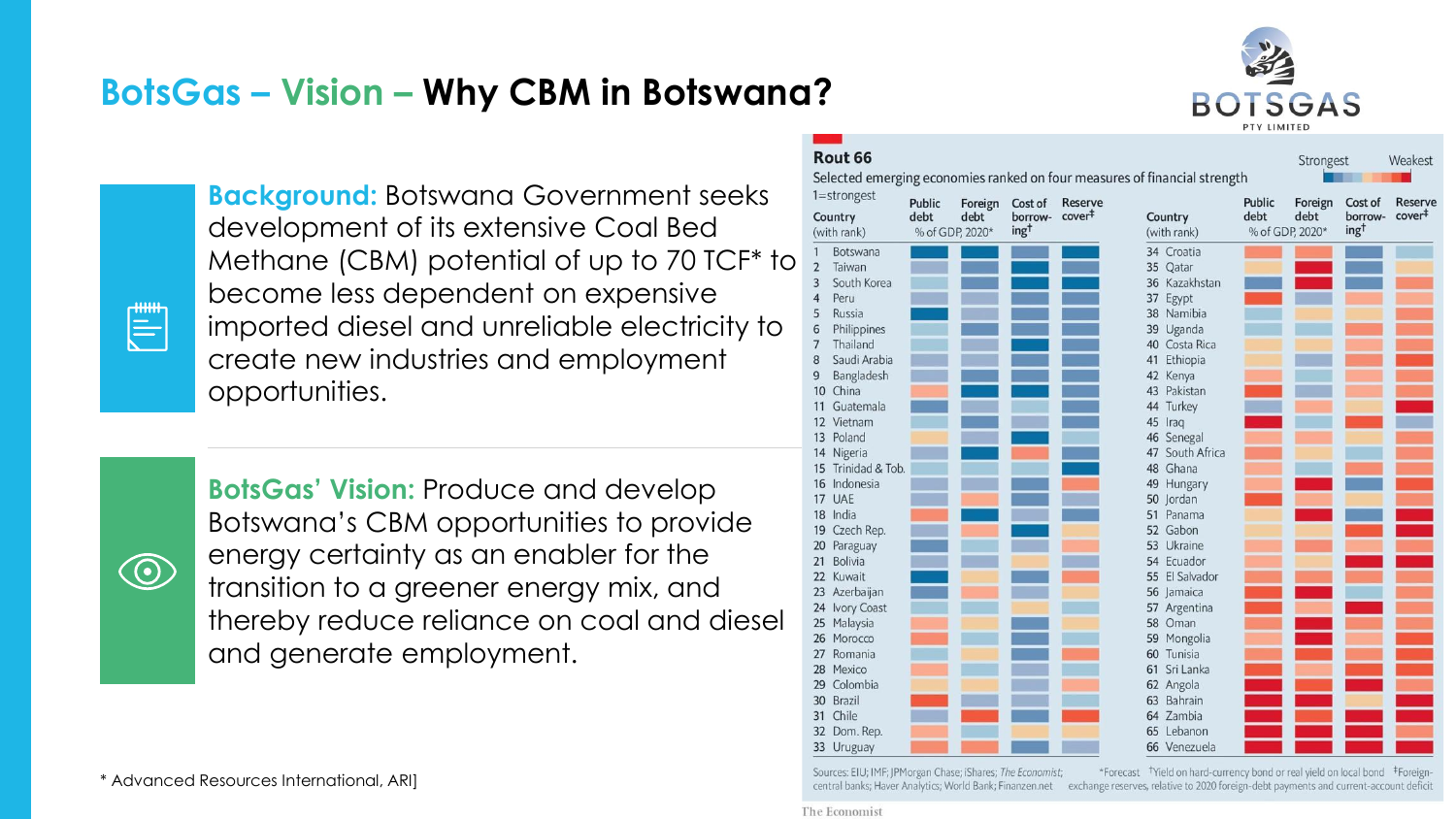### **Vision: How will it be achieved?**





### **BotsGas is farming into Strata-X (SXA) because:**

- a) SXA and BotsGas share the same vision of a **stable green Energy Hub within Botswana** with the future potential to support wider regions
- b) SXA has a 6 Tcf (trillion cubic feet), Independently Certified Prospective Resource on its 100% owned Serowe CBM Project, with  $\sim$ 2.4 Tcf potentially located within a high grade area<sup>1</sup>
- c) SXA is targeting the Serowe coal seams, as the following properties result in best production rates, lower operational costs and less technical risk:
	- i. Shallow (~250 to 500m depth; 12m coal over 50m gross interval)
	- ii. Gaseous Coal (80-100% Gas Saturations)
	- CBM can be readily abstracted by a series of low-cost, vertical wells
	- iv. No horizontal drilling and fracking required
- d) SXA is managed by **Ron Prefontaine**, a noted CBM specialist, who leads a team with proven CBM and significant value adding expertise
	- **They know what they are doing and they will be our project managers!**
- e) SXA has approvals to drill 95 wells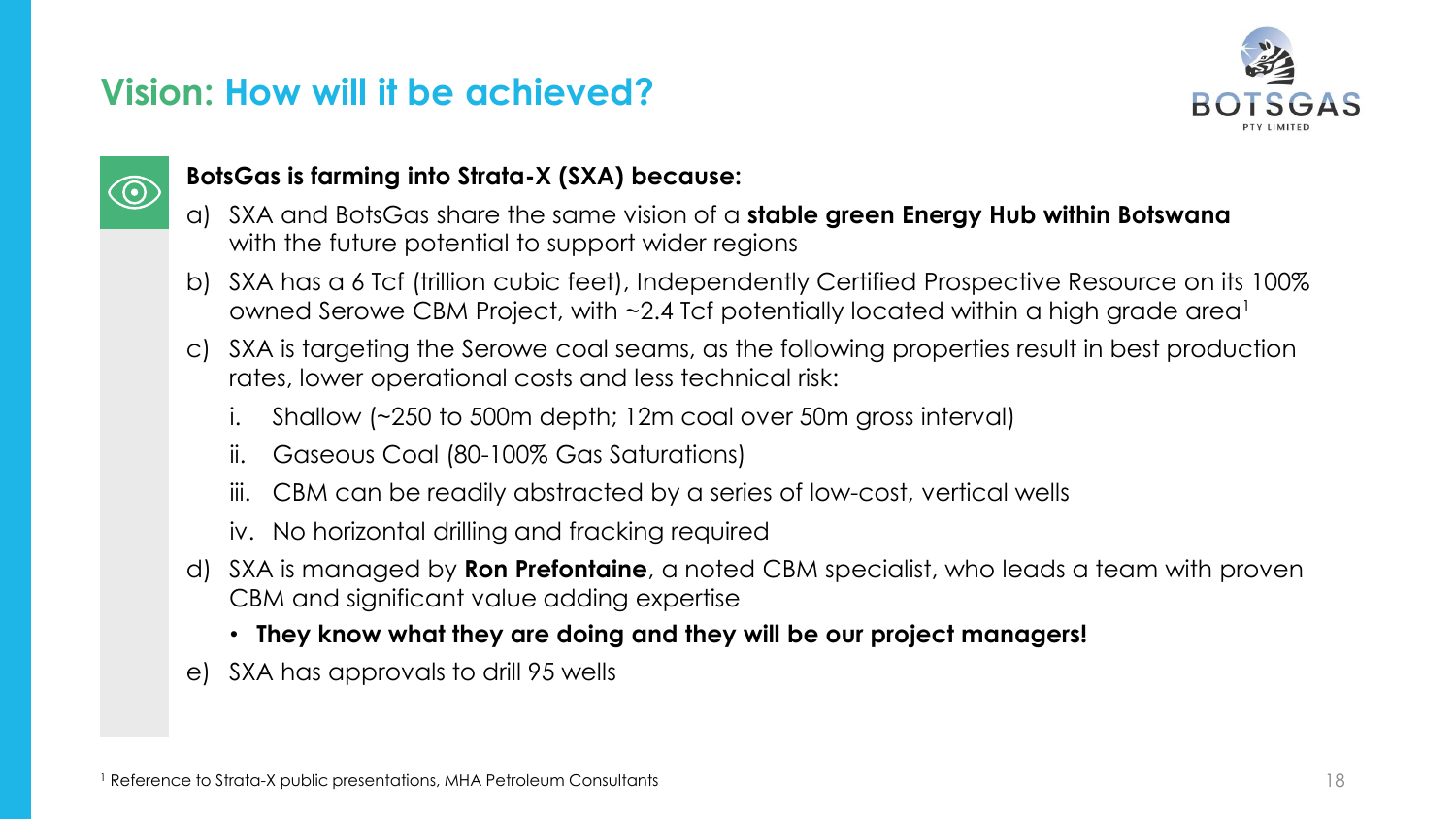### **Transparency International Global Corruption Index 2018**



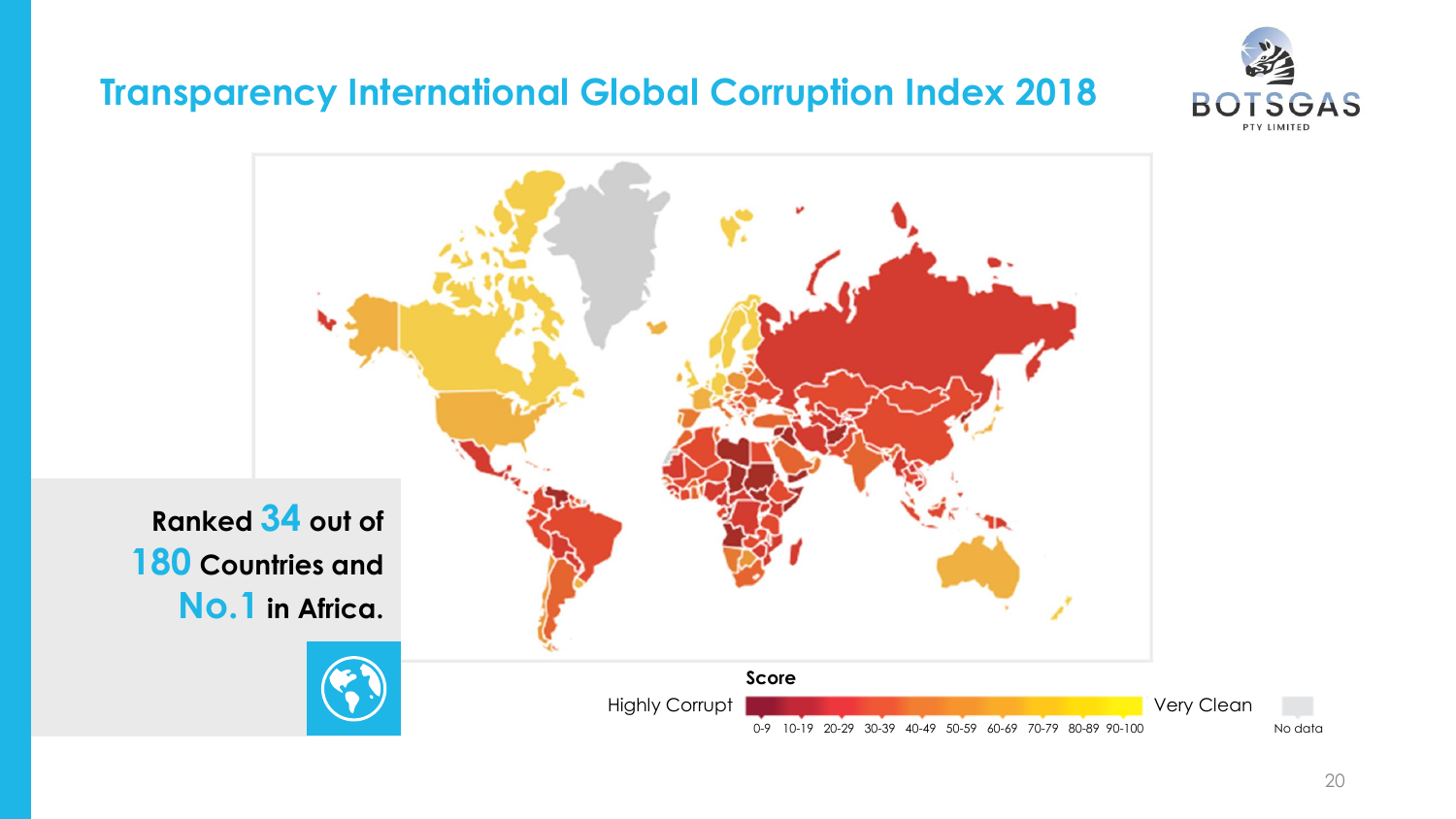## **Gas – a Transition to Renewables for Botswana (1)**





**a) BotsGas' CBM Project** will facilitate the use and reliability of greener energy in the transition to renewables

### **b) BotsGas will produce gas:**

- i. To off-set coal generated power imports
- ii. As an alternative to coal, diesel, firewood and charcoal within Botswana
- iii. To provide clean and reliable baseload energy to greener energy solutions
- iv. For the numerous communities not currently on the national electricity grid
- v. For conversion of vehicles to use of Compressed Natural Gas (CNG)

### **c) BotsGas' immediate markets are:**

- i. Orapa power station which will be converted from diesel to CBM
- ii. Service off-grid communities with 24/7 CNG generators to supplement solar power and provide reliable supplies of electricity. Generators are readily transportable, low-cost, quickly established and have a lower threshold for economic gas development than conventional gas solutions
- iii. Encourage the conversion of mining fleets and buses to use CNG
- iv. Encourage the use of small, simple CNG stoves to replace the widespread use of firewood and charcoal
- v. In the longer term, supply CBM to other planned power stations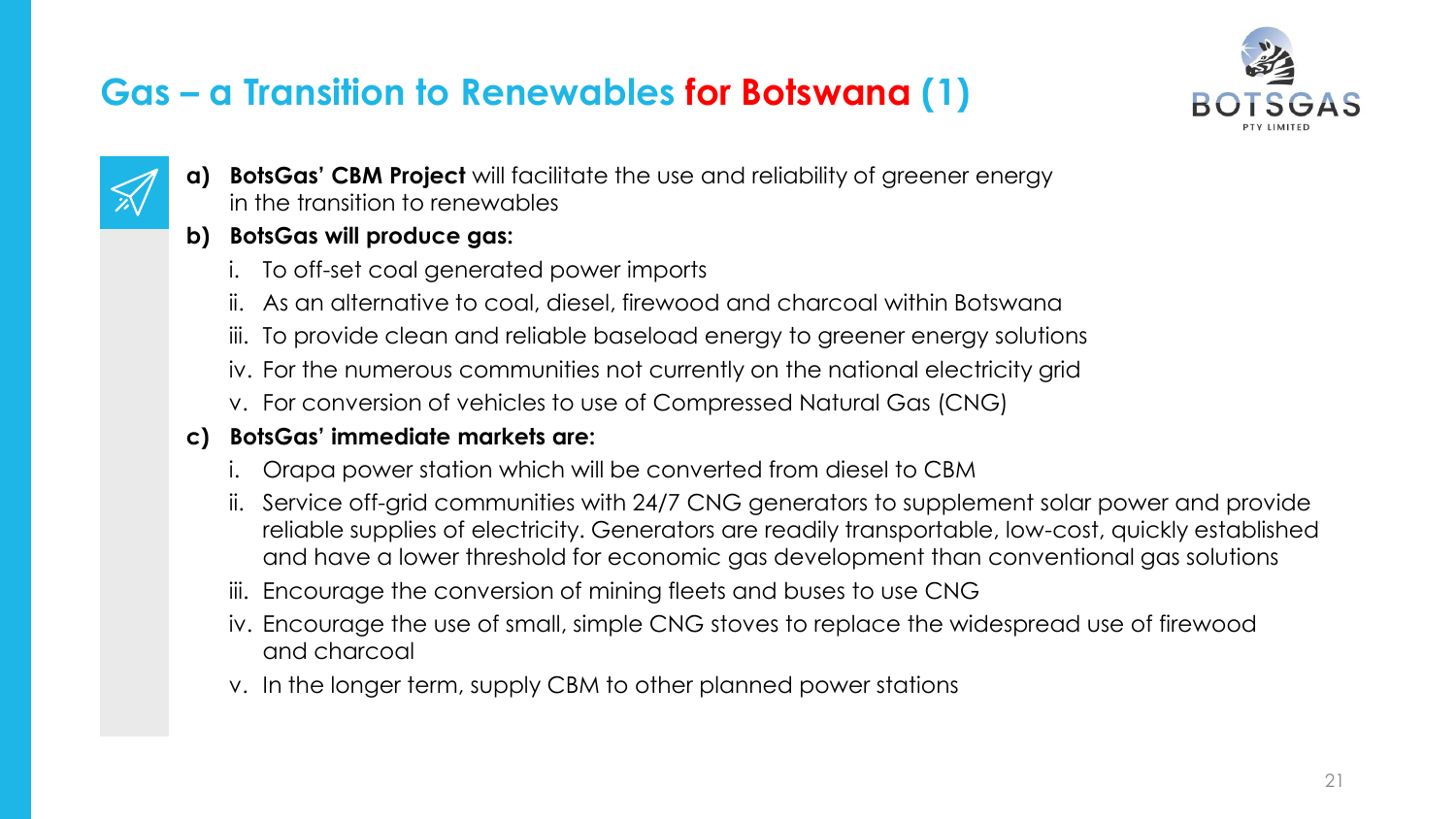## **Gas – a Transition to Renewables for Botswana (2)**





### **d) Socio-economic, environmental and health benefits**

- The process of extracting CBM from coal generates water as a by product which will be available for local agriculture.
- ii. Replace imported diesel with domestically produced CBM and CNG will save valuable foreign reserves
- iii. Establishing CNG supportive Renewable power solutions will:
	- Reduce the huge reliance on imported South African coal generated electricity
	- Provide affordable electricity to off-grid communities, and remove the need for costly and unsustainable transmission to small electricity markets
	- 46% of the households (~ 1 million people) in Botswana rely on wood fuel for their principal energy source for cooking
	- Provide clean and reliable energy to many communities and industries
	- Reduce reliance on firewood and reduce the long hours spent daily by women and children collecting firewood
	- Reduce or remove the health hazards associated with smoke inhalation
	- Reduce reliance on charcoal which in many regions is destroying forests, especially large trees
- iv. CBM and CNG, when used to supplement Renewables will provide cleaner energy and reduce the CO $_2$  footprint
- v. Production of CBM and CNG will result in the establishment of new power supply industries which will create new employment opportunities
- vi. Providing reliable supplies of electricity and CBM or CNG will create opportunities for the establishment of regional Power Hubs. These will attract a variety of industries, small and large, and generate regional employment opportunities. The first Power Hub is likely to be established in the regional town of Serowe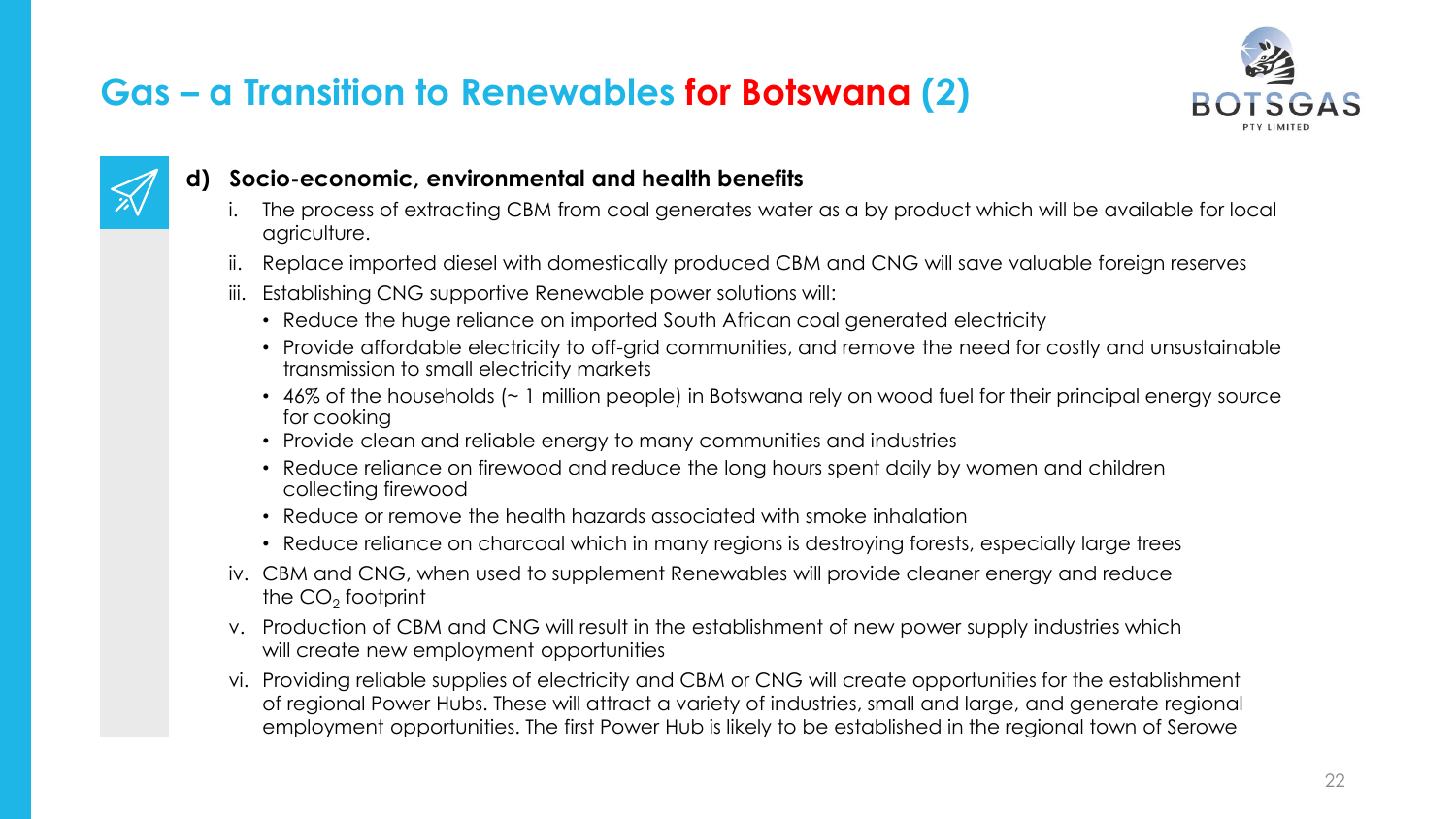

## **Gas Opportunities and LNG Equivalent**

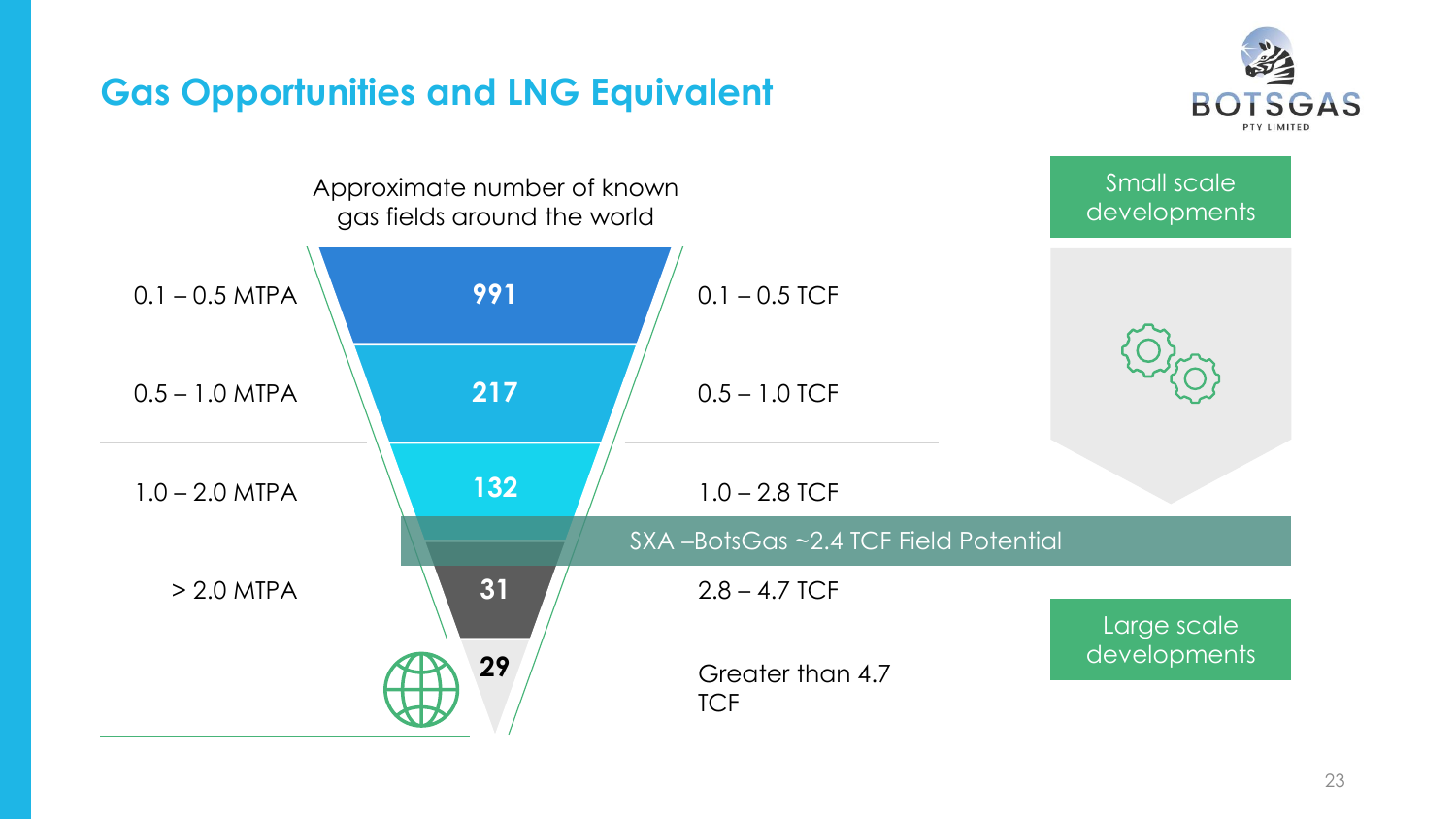### **Abstraction of CBM by shallow, low-cost vertical wells is proposed**



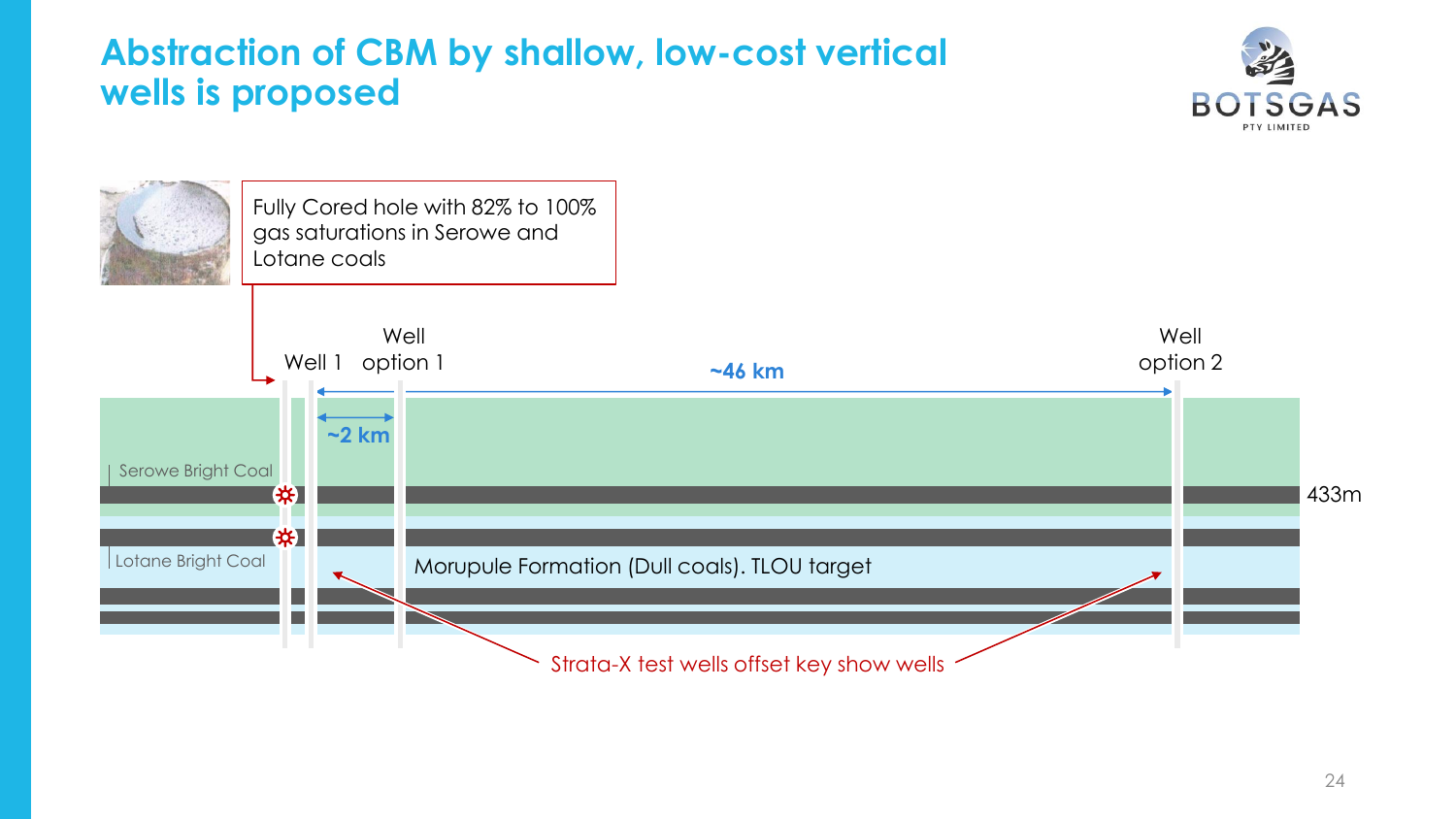## **Botswana Power Corporation Supply/Demand (June 2019)**





### **Key Issues:**

- 1. Supply Risks
- 2. System Peaking Capacity
- 3. System Reserve Margin

| Year                    | 2018 | 2019 | 2020 | 2021 | 2022 | 2023  | 2024   | 2025   | 2026   | 2027   | 2028   | 2029   | 2030   |
|-------------------------|------|------|------|------|------|-------|--------|--------|--------|--------|--------|--------|--------|
| Morupule A              | 50   | 100  | 100  | 100  | 100  | 100   | 100    | 100    | 100    | 100    | 100    | 100    | 100    |
| Morupule B              | 520  | 390  | 390  | 390  | 390  | 520   | 520    | 520    | 520    | 520    | 520    | 520    | 520    |
| <b>Imports</b>          | 150  | 150  | 150  | 150  | 150  | 0     |        | 0      | 0      |        | 0      | 0      | 0      |
| <b>Diesel Emergency</b> | 160  | 160  | 160  | 160  | 90   | 90    | 90     | 90     | 90     | 90     | 90     | 90     | 90     |
| <b>Total Capacity</b>   | 880  | 800  | 800  | 800  | 730  | 710   | 710    | 710    | 710    | 710    | 710    | 710    | 710    |
| <b>Peak Demand</b>      | 577  | 606  | 636  | 668  | 701  | 736   | 773    | 811    | 852    | 895    | 939    | 986    | 1036   |
| Surplus/Shortfall       | 303  | 194  | 164  | 132  | 29   | $-26$ | $-63$  | $-101$ | $-142$ | $-185$ | $-229$ | $-276$ | $-326$ |
| Reserve Margin          | 53%  | 32%  | 26%  | 20%  | 4%   | $-4%$ | $-8\%$ | $-12%$ | $-17%$ | $-21%$ | $-24%$ | $-28%$ | $-31%$ |

### **Supply – Demand Balance (2018 – 2020)**

Note: most recent BPC estimates are that Moropule B will not reach maximum output until 2024 Currently Moropule B is only producing circa 300MW and the balance is imported from Sth Africa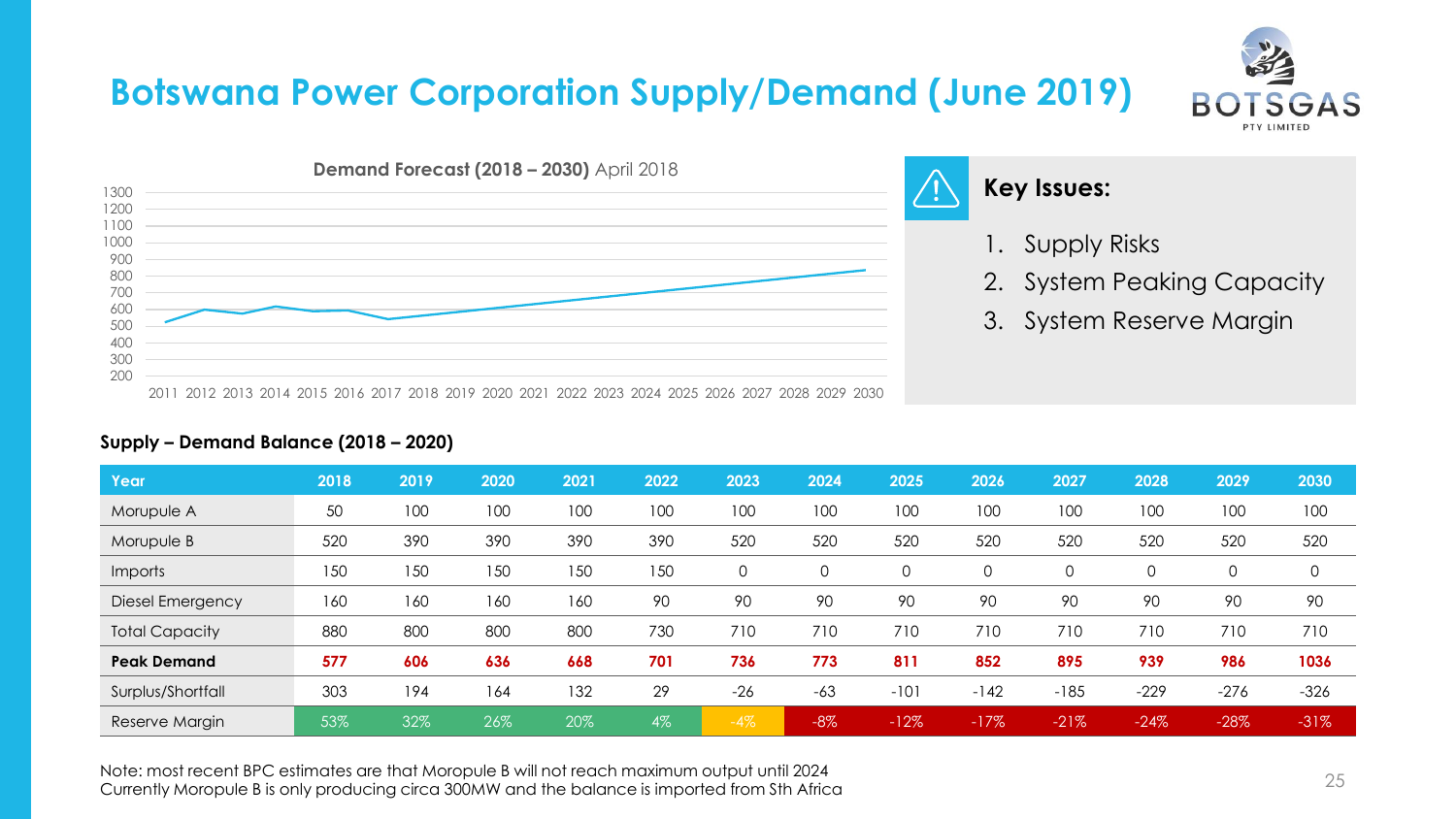## **BotsGas, IK Holdings Ltd, Strata-X and Botswana**





BotsGas has a broad network of commercial and technical interests in Botswana.



BotsGas is closely associated with IK Holdings Ltd (IK), a private Perth-based company focussed on establishing Energy Hubs in Botswana. IK is undertaking a detailed study to convert the Orapa 90 MW diesel power station to a 135 MW power station fuelled by CBM. This will give CBM discoveries an immediate market and result in the construction of a gas pipeline network.



Based on positive results from the study, IK is planning to provide first gas to Orapa in 2022.



IK provides technical assistance to BotsGas.



BotsGas will become one of IK's reliable CBM suppliers.



SXA has extensive licences to very prospective CBM leases, complete with identified high priority areas, an excellent data base and a proven record of discovering and developing CBM opportunities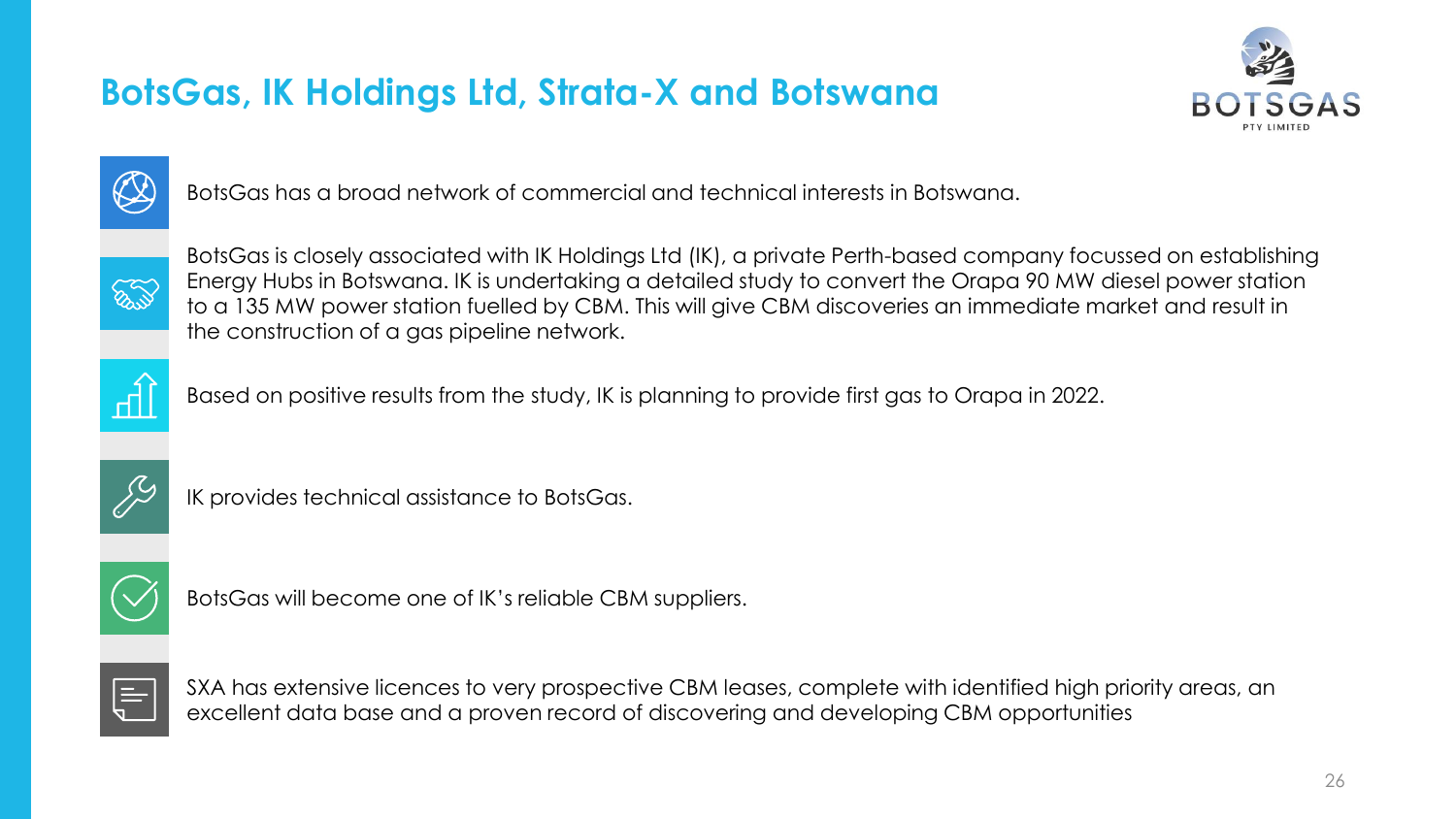### **BotsGas: CBM producer and markets**

 $\bigodot$ 



The farm-in provides BotsGas with the opportunity to become a CBM producer within  $\sim$ 2 years.

BotsGas plans to secure a CBM off-take agreement with IK who will supply the Orapa power station. This will generate a significant cash flow for BotsGas.

SXA and BotsGas also intends to market gas and power to South Africa.

Other CBM power stations are scheduled to be commissioned.

SXA and BotsGas will focus on the large market potential for Compressed Natural Gas (CNG) to replace diesel and for CBM fuelled generators in conjunction with solar panels to provide electricity to villages not connected to the national electricity grid.